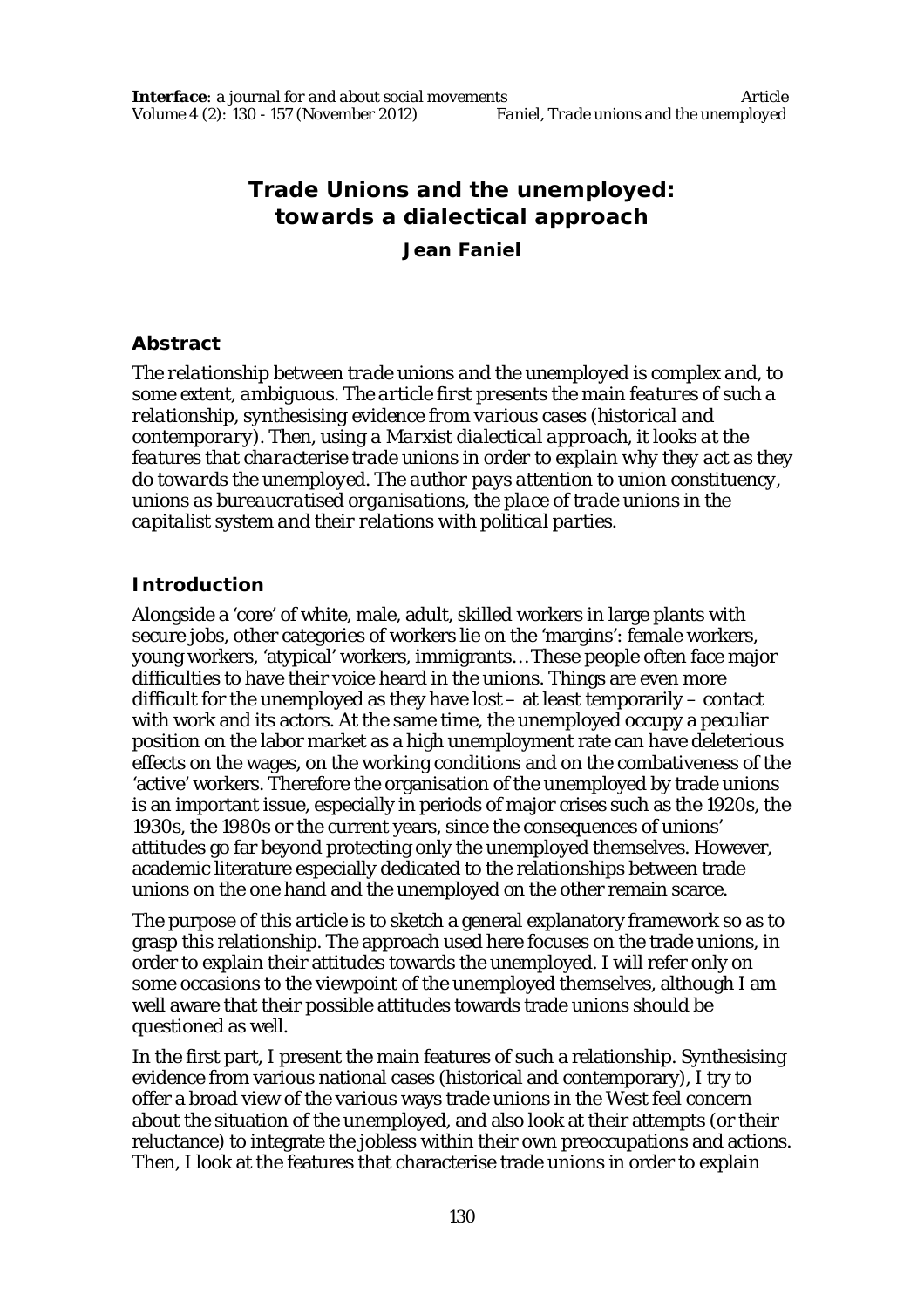why they act as they do towards the unemployed. The approach used is deliberately generalising, in order to identify the roots of unions' attitudes beyond national or regional peculiarities and to draw a broad explanatory framework. Following Hyman's works (1971, 1975), I use a Marxist dialectical approach. In my view, such a perspective seems to be the most appropriate conceptual framework to do so, as I argue in the second part of this article. It enables me in the third part to stress four important features of trade unionism that influence the attitudes towards the unemployed. Two relate to the internal functioning of trade unions, and two are related to their position in the sociopolitical system. The combination of these four elements considered in a dynamic perspective offers key explanatory elements regarding the attitude of the trade unions towards the unemployed.

# **Trade unions and the unemployed: some empirical evidence**

The relationship between trade unions and the unemployed is firstly determined by union views on unemployment. From the 19th century onwards, unions have been observing the damage joblessness involves, not only for those losing their jobs but also for the entire membership of a union or, from the viewpoint of more wide-ranging unions, for the whole working class. The effects of what Marx called the 'industrial reserve army' (Marx 1867, chap. XXV) were soon to be clear: a downward pressure on wages and working conditions.

Hence trade unions often pay close attention to the economic situation affecting the working class or, at least, their own members. Full employment is a major preoccupation one can find in union congress resolutions (Faniel 2009). In different countries, trade unions have also developed services in order to help the unemployed– or, at least, their jobless members– find new jobs: creation of Job Fairs, *viatiques* (aids to work mobility) in France or Belgium in the 19th century, involvement in the British Unemployed Worker Centres in the 1980s etc. (Forrester and Ward 1986, 1990, Lewis 1990).

In different countries, trade unions also started to organise collective forms of protection based on their members' subscriptions. As their members were made redundant, they received an indemnity (Scruggs 2002, Western 1997: 50-65). The unions' aim was twofold: help their members to avoid starvation and from having to accept badly paid jobs at the risk of dragging their colleagues' wages down. In some countries (Western 1997: 51 lists ten European countries, ranging from Italy to Norway, and from Britain to Switzerland), such benefits gave way to official unemployment schemes which, in certain cases, still exist today.

Nowadays, unions are involved in the management of unemployment schemes in various countries. This function gives them an overview of the benefit rules and is meant to enable them to improve the condition of the unemployed. However, trade unions are often prone to assume their managing role with a great 'sense of responsibility'. This can lead them to concede some sacrifices, especially in periods of crisis, and to accord more importance to financial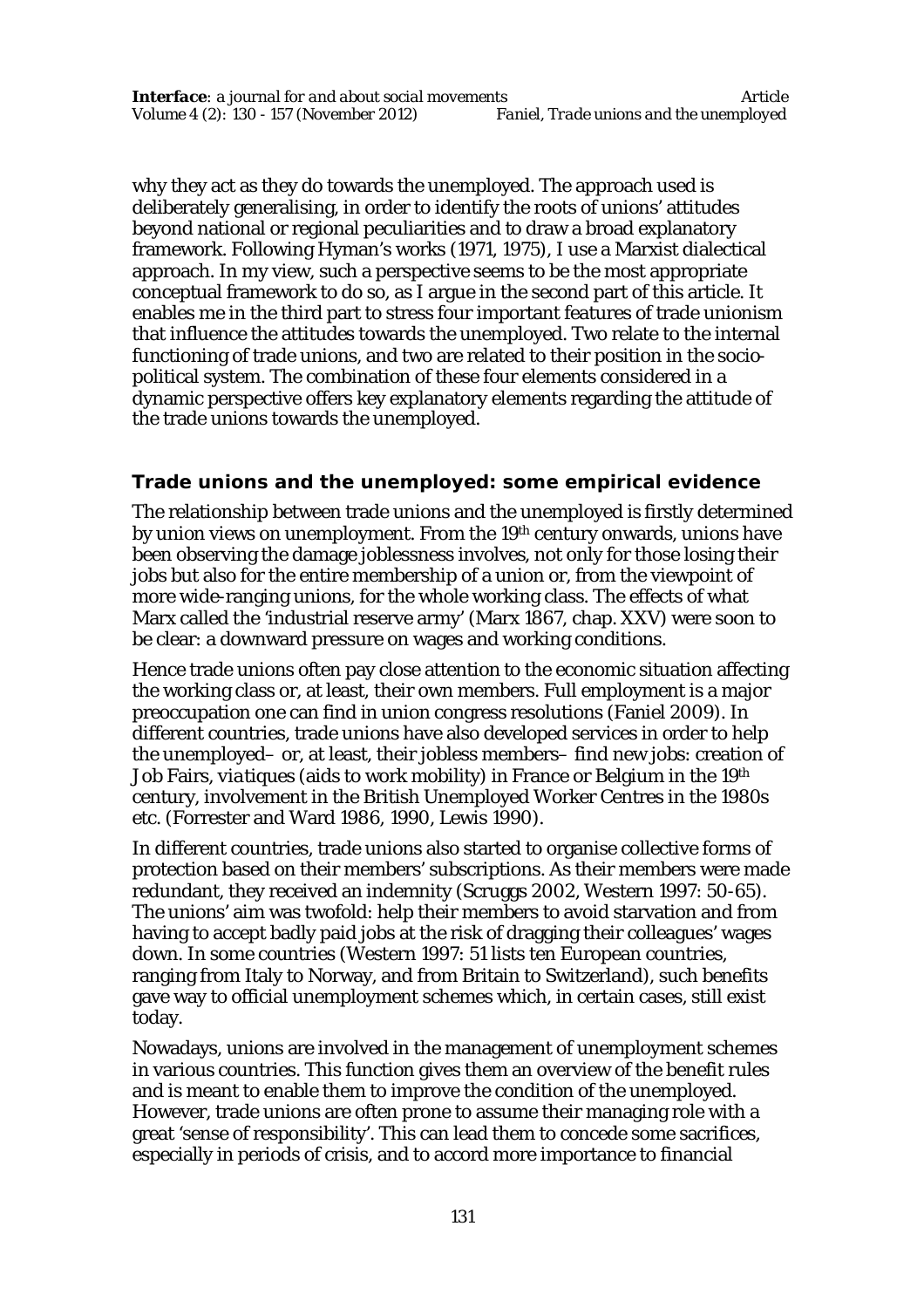objectives rather than the improvement of the condition of the unemployed – for instance, the 'managing' attitude of the CFDT and FO was particularly criticised by the French unemployed protesting in winter 1997-98 (Royall 1998: 361).

Union involvement in unemployment schemes can take even more pronounced forms in the so-called 'Ghent system' countries (Denmark, Finland, Sweden and, in a different way, Belgium) where trade unions play a direct role in the payment of unemployment benefits. Based on historical developments, such systems greatly contribute to ensure high union density (Scruggs 2002, Vandaele 2006, Van Rie, Marx and Horemans 2011, Western 1997) while most unemployed people join a union or retain their former affiliation. Moreover, active workers are encouraged to join unions in order to receive some protection if they lose their jobs. Such systems induce a special relationship between unions and the unemployed. Given that the jobless form a sometimes significant proportion of union membership, unions are better informed of their situation, and – more than elsewhere – unions integrate the defence of the interests of the jobless in their strategies. But they hardly ever incorporate such interests in their top priorities (see Faniel 2006 and 2009 for Belgium and Linders and Kalander 2007 for Sweden).

Outside 'Ghent system' countries, the ties between trade unions and the unemployed are usually looser. Some union statutes simply forbid the affiliation of jobless workers. Other unions develop some strategies in order to retain those members losing their jobs (see e.g. British unions in the 1980s; Barker et al. 1984: 399 and Lewis 1989: 272-3). This is not always easy as the unemployed do not necessarily see what they get back in return for their subscriptions. Conversely, most unions are centred on their activists, and do not necessarily seek to affiliate unemployed people. This greatly influences the ways trade unions represent the unemployed and try to defend them.

# **Trade unions and the collective action of the unemployed**

This complex and, to some extent ambiguous, attitude of trade unions towards the unemployed is even more pronounced in the field of collective action. Including the jobless in union protests raises different questions. How should unions organise the unemployed? Inside professional unions, together with the active rank-and-file? Or on a separate basis, gathering all the unemployed notwithstanding their professional skills? This alternative raised intense debates in unions as different as those of Belgium, Britain or France. When groups are specifically created for the unemployed, it seems they never have the same status and the same weight inside unions' decision bodies as the professional unions (Demazière and Pignoni 1998: 84-5, Faniel 2006: 36-7, Lewis 1990: 23).

Whatever solution is chosen, one can observe that trade unions, considered at the top levels, hardly hasten to organise their unemployed members in order to have them engage in disputes (Faniel 2009, Linders and Kalander 2010; Ness 1998, Richards 2000), even when union rank-and-file or local sections are more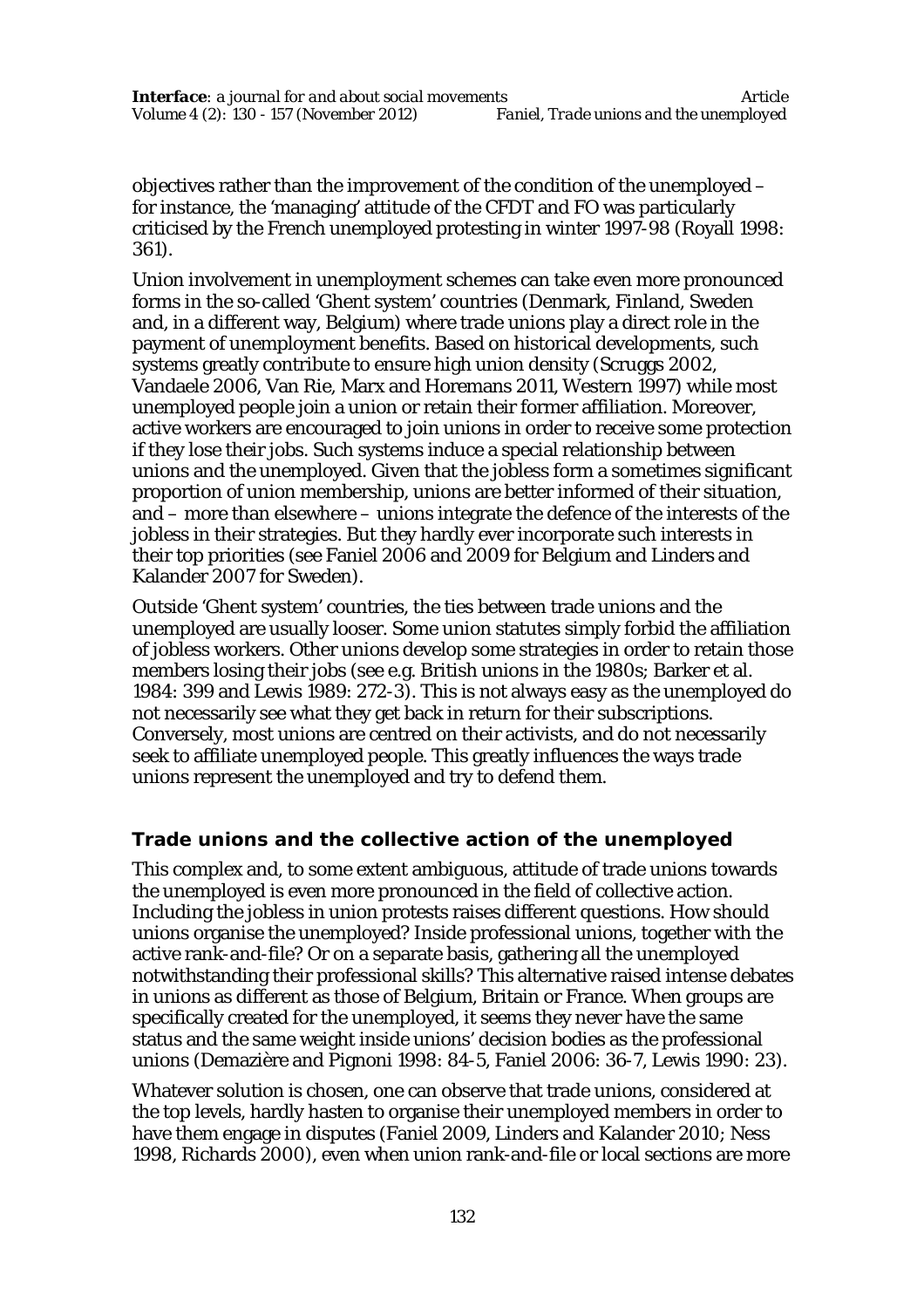open to help such mobilisations. Organising the jobless is often seen as difficult. However, throughout time and space jobless people have demonstrated their capacity to mobilise on their own (Chabanet & Faniel 2012, Flanagan 1991, Folsom 1991, Perry and Reiss 2011, Richards 2002). Unions can offer them resources to enable them to organise. But most often unions are quite reluctant to devote helpful resources to the organisation of the unemployed, with the exception of some local unions (see e.g. Reiss 2008 on local trades councils in 1930s Britain) or more radical ones (e.g. Cobas or Sincobas in Italy (Baglioni 2012: 146-147) or the CGT or SUD in France (Chabanet 2012)).

More broadly, one can wonder to what extent trade unions represent the unemployed. Richards (2000) and Royall (1997: 157) point out that trade unions often adopt a wide-ranging argument, focusing on class solidarity. However, building solidarity among the workers, especially between active workers, precarious workers and the unemployed is neither easy for the unions, nor always one of their main aims.

Nevertheless, unions generally prefer organising the jobless within their own structures rather than facing competition from self-organised jobless associations. On the one hand they wish to preserve class unity and avoid competition between active and unemployed workers. On the other hand they seek to keep mobilised groups of jobless people under their wing (Bagguley 1992: 455) and, if possible, to keep them under their control. When this is not possible, the relationship with non-union groups of unemployed people are most often very tense. Historical and contemporary examples provide evidence: the relationship between the TUC and the NUWM on the one hand, and the NLB on the other (Britain during the interwar period); the attitude of the French CGT or the Belgian union confederations towards their own unemployed committees and other organisations of the unemployed (since the 1970s)… (Croucher 1987: 69-71, Faniel 2006, Lewis 1990: 24-5, Maurer and Pierru 2001, 387, Reiss 2008, Richards 2000).

Union leaders see such external mobilisations as competing with their role of organisations of social movement (Ness 1998, XVI). Moreover, accepting the self-organisation of the unemployed outside the union structures would acknowledge a failure to organise them inside the union movement. Finally, non-union groups of the jobless often adopt very critical attitudes towards union practices, especially in the field of unemployment scheme management or regarding the relationships between the trade unions and the political parties whom they are close to, as evidence shows in France, Germany or Sweden (Baumgarten and Lahusen 2012: 68, 75-76, Linders and Kalander 2007: 433-4, Maurer and Pierru 2001: 387, Royall 1998: 361). Nevertheless, union rank-andfile members sometimes involve themselves, on a personal basis, in non-union groups of the unemployed. Some radical unions also helped in creating nonunion groups amongst the unemployed (e.g. dissidents of the CFDT creating AC! and later SUD).

Hence, important questions can be raised regarding union movements of unemployed people: are such organisations set up *for* the jobless, in order to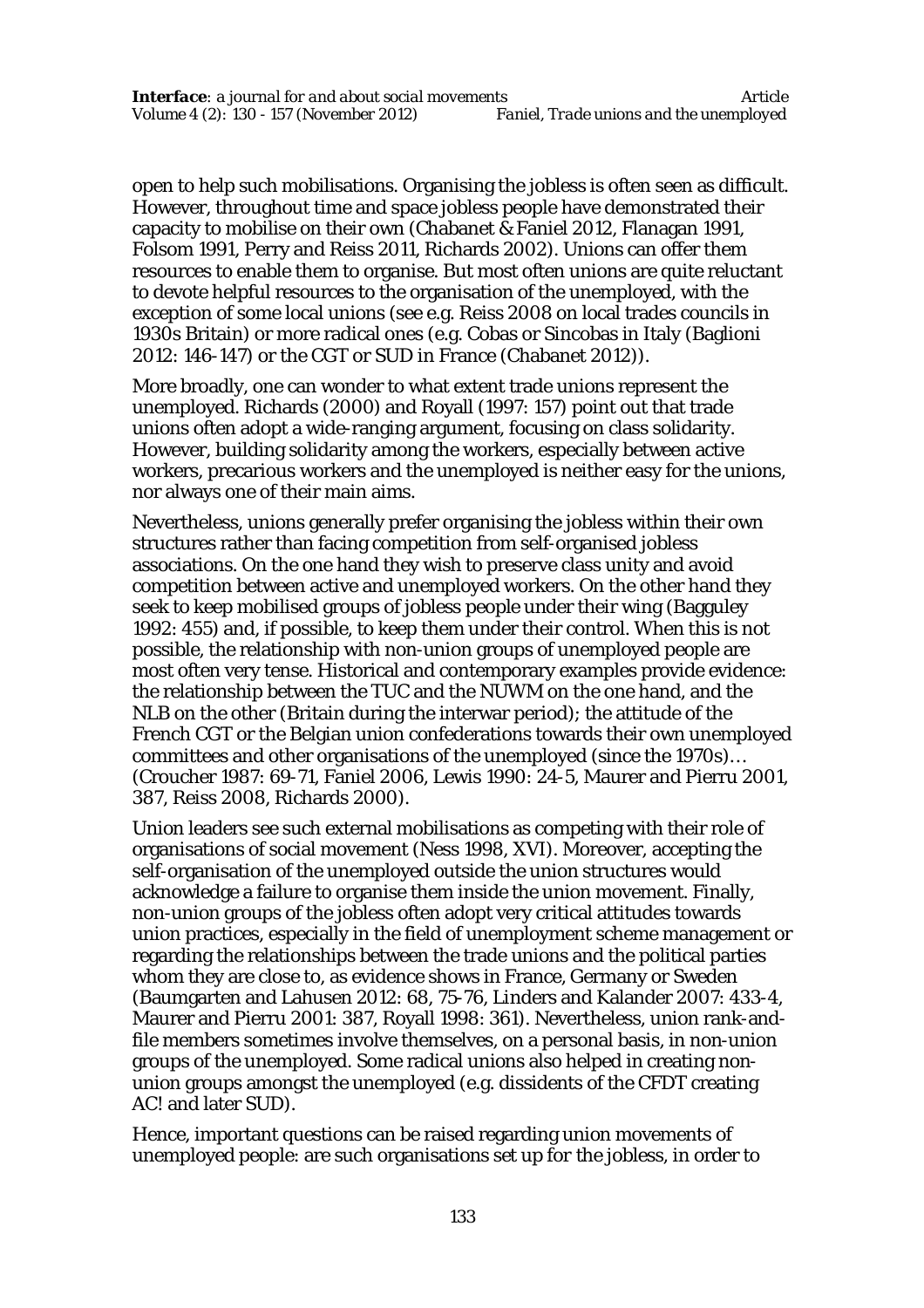offer them some services or even to control them, or *by* the jobless, in order to engage in disputes (Bagguley 1991: 117-39, Barker et al. 1984: 400-3, Forrester & Ward 1986: 49-55, 1990: 387-9)? Moreover, what freedom of manoeuvre can such groups expect from union leaders?

Unemployment and its consequences, as well as the situation of the unemployed themselves, can thus represent major issues for trade unions and for their 'active' members. However, organising the unemployed inside union bodies and defending their situation and priorities is not natural for unions and it can take various forms. This can lead to underrepresentation of the unemployed (in the unions and more broadly in the society), internal tensions or even conflictual relations (inside unions or with external organisations). Some of the examples presented above show that collaborations between unions and unemployed activists or organisations can nevertheless occur. In such cases, trade unions can provide important resources for the unemployed. But unions' attitudes are still driven by their own interests and strategies and can be strongly modified when circumstances change, as the attitude of the German DGB towards the protests of the unemployed showed in the end of the 1990s, when the SPD came back to power (Baumgarten and Lahusen 2012: 76). Such changes can have damaging consequences for the organisation and mobilisation of the unemployed.

# **A Marxist dialectical approach to trade unions**

This overview of the relationship between trade unions and the unemployed sheds light on the different features of unionism. Setting aside the specific dynamics of the mobilisation of the unemployed (for recent collective works in this field, see Chabanet and Faniel 2012, Croucher et al. 2008, Perry and Reiss 2011), I will now focus on the features of unionism in order to identify the elements explaining their various attitudes towards the unemployed.

The approach developed hereafter adopts a Marxist dialectical viewpoint. In my view, this is essential in order to grasp every dimension of unionism and industrial relations. Pluralism has been widely criticised as being too static and conservative an approach (e.g. Hyman 1979: 420). The empirical evidence presented above has shown the conflictual dimension of the relationship between trade unions and the unemployed. Neo-corporatism does not sufficiently take into account the disruptive dimension of unionism and its role in social movement. On the contrary, perspectives centring on that dimension of unionism (e.g. Olson 1965, Crouch 1982) neglect to some extent the more institutionalised dimension of industrial relations. Touraine's works on the labour movement (1966; Touraine et al. 1984) separate workers' movements too much from trade unions, thereby neglecting to analyse unions *per se* (Hyman 1997: 10-1). By contrast, Rosanvallon (1988) focuses on trade unions' functions but fails to take into account the evolution of the internal dynamics of unionism, including the evolution of the workforce.

Marxism allows us to explain the relationship between trade unions and the unemployed in a dynamic perspective, taking into account the conflictual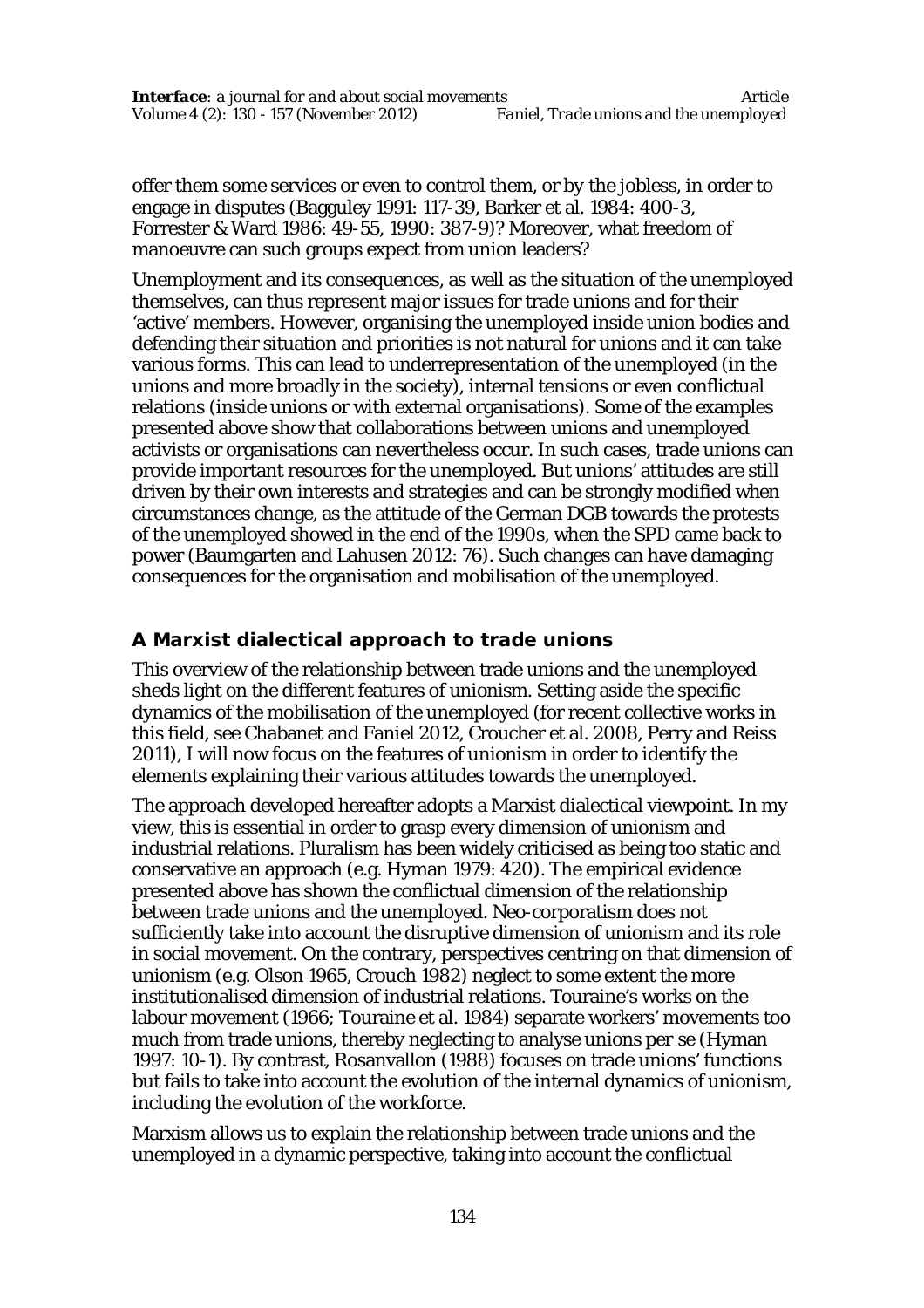dimension of unionism and industrial relations, and examining both the processes at stake *inside* trade unions and their actions *outside*: collective bargaining, disputes and socio-political roles in society. Such a view has to be balanced and can take into account union complexity and contradictions (Gagnon 2003, 15 and 29; Hyman 1975, 16-7 and 66).

Marx and Engels, followed by prominent Marxist authors, wrote about trade unions (Béroud and Mouriaux 2001, Hyman 1971, Kelly 1988). The former stressed the economic and the political roles of trade unions, organising workers and threatening capitalism as they develop class consciousness and form 'schools of war' against capitalism (Engels 1845, see also Hyman 1971: 4-7, 1997: 11, Marx 1847a). Marx and Engels in their later works, followed by Lenin, Luxemburg, Michels,<sup>1</sup> Gramsci and Trotsky, also analysed other aspects of unionism, such as the dominance of the 'labour aristocracy', setting-up of union bureaucracies, development of class consciousness, or the integration of trade unions and, under union guidance, of the workers into capitalist societies.

Moreover, Marxism provides some key concepts and analytical tools so as to observe industrial relations. Hyman (1975, 1979) explored them with very interesting results, and pointed to the limits of earlier Marxist analysis of industrial relations. His open-minded, scientific, pragmatic and non-dogmatic approach remains of acute relevance. It also responds to the need to adopt "a Marxism lined with uncertainties, recognising its deficiencies, searching for new paths open to a greater receptiveness to questioning and to the imagination" (Liebman 1983: 63).

Analysing industrial relations from a Marxist viewpoint, Hyman (1975) stresses the need to take into account four dimensions: "Totality, change, contradiction and practice"(4). This implies a dialectical approach (Gagnon 2003: 15 and 29). Ollman (2005) sees dialectic as "a way of thinking which directs our attention towards the whole palette of possible changes and interactions which are practised in reality"(23). "Dialectic restructures our thoughts on reality by replacing our notion of 'a thing' arising out of common sense, according to which a thing has a history and external relationships with other things, through the notion of 'process', which contains its own history and possible futures, and by that of 'relation', which contains as an integral part what are its links with other relations"(2005: 24). Hence, I propose to analyse, in a dynamic perspective, the contradictions at stake *within* trade unions and to relate them with the whole system *in which* unions are embedded. In my view, this is absolutely necessary in order to explain the relationship between trade unions and the unemployed described above. I will therefore explore:

 $\overline{a}$ 

<sup>1</sup> Michels cannot be fully considered as a Marxist author. Nevertheless he contributed to a Marxist critique of the bureaucratisation of labour organisations.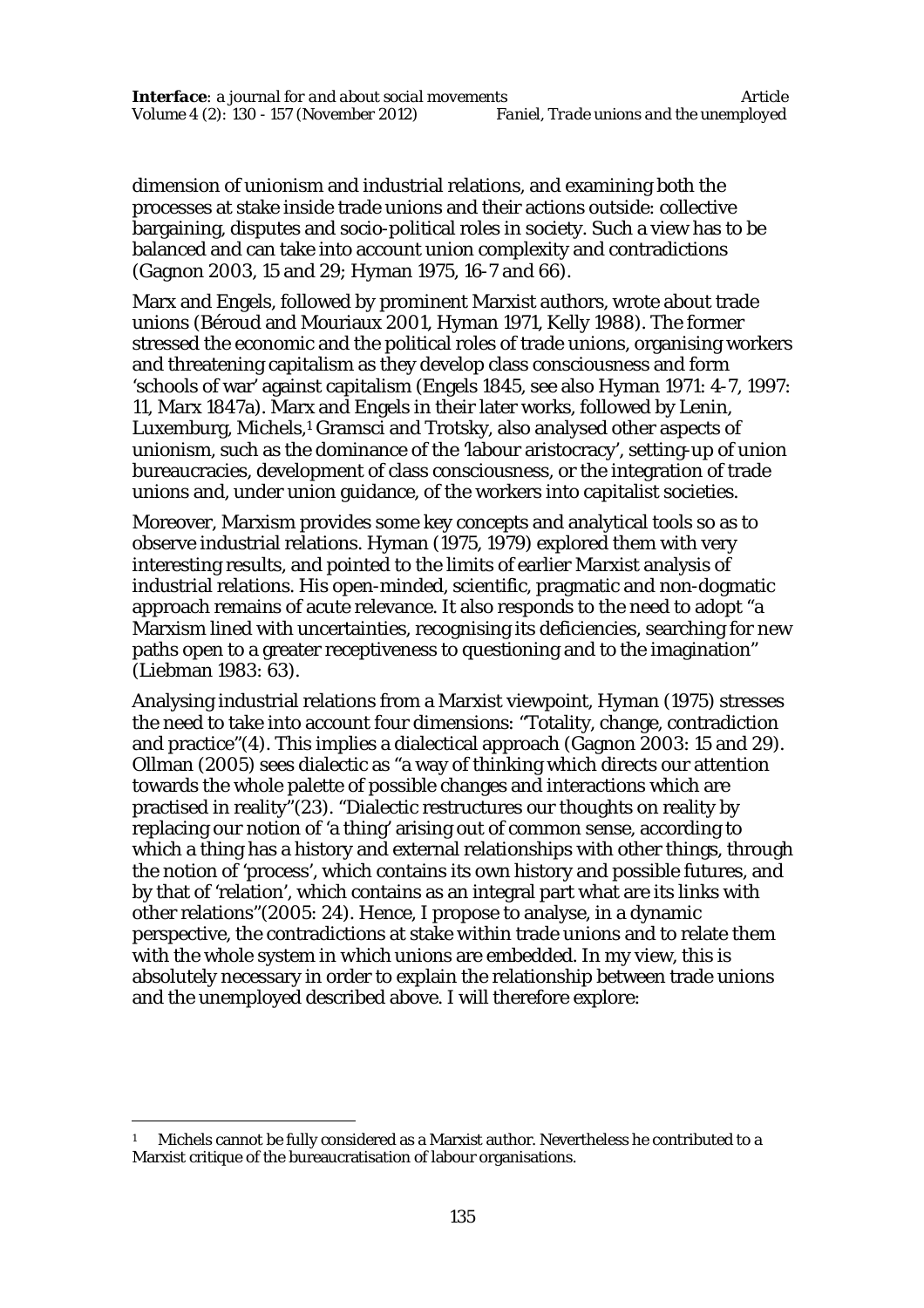(1) The features of the constituency of trade unions, since they shape the physiognomy of unions themselves in a way that place the unemployed in a peculiar and uneasy position;

(2) The organisational characteristics of unions, in order to outline the balance of power within unions, and its effects on the various categories of members;

(3) Their relationship with capitalism, since this influences their perceptions of unemployment, of the situation of the unemployed and of the role they should play in the indemnification of unemployment, but also of their role in contesting or maintaining the existing economical and political system;

(4) Their relationship with political parties, since this can provide unions with major opportunities when defending interests of their members and/ or the unemployed, but as it also exerts a strong constraint on their strategies and freedom of manoeuvre.

# **Tensions and contradictions of trade unions**

The four dimensions of trade unionism I examine must be considered together to allow for an analysis of the attitude of trade unions towards the question of unemployment and towards the unemployed. These four dimensions are intrinsically linked together. It is however simpler and clearer to examine each in turn.

# **Union 'core' constituency**

"While trade unions unite workers, they also divide them" (Hyman 1989: 230). This first paradox is at the heart even of trade unionism. The appearance of trade unions is intrinsically linked to the development of capitalist production itself (Erd and Scherrer 1985: 116). The relationship which ensues between owners of the means of production and workers obliged to sell their labour force to survive is fundamentally uneven. Their disunity generates competition which can only benefit the employer and gives rise to a continual decline in their pay and working conditions. It is particularly in this regard, confirmed by their observations, that Marx (1847a, 1847b) and Engels (1845) developed their thoughts on trade unionism.

This inequality is felt very soon, and the aim of workers who organise themselves in trade unions from the 18<sup>th</sup> century on has been to present a united front to their employer with a view to modify the balance of power. Historically, this process involves first of all skilled workers. The latter identify closely with their profession, have close relationships at their place of work and benefit from a relatively stable work environment, which encourages their grouping together (Erd and Scherrer 1985: 118, Hyman 1998: 131-2, Robert et al. 1997). They seek in particular to keep to certain rules which favour them, and if need be prevent less qualified workers from joining their associations (Hyman 1975: 43-4).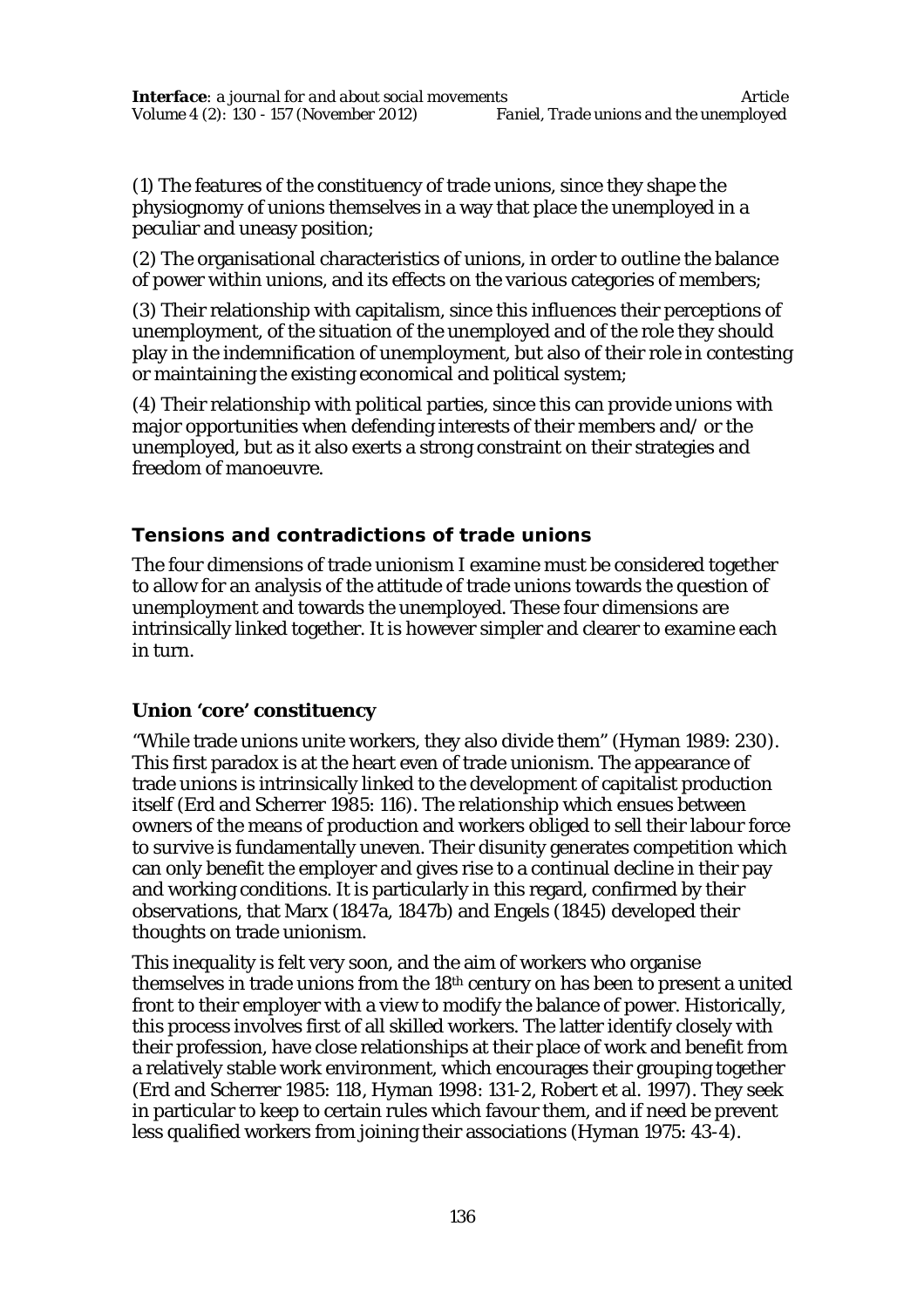This gathering together unites workers. Sharing the same profession allows for the growth of a feeling of belonging to a group whose members have common interests, encouraging the emergence of forms of solidarity between these workers and collective action. These workers likewise set up benefit funds designed to help their members in cases of illness, accident, unemployment etc. These funds were at the origin of the Ghent system unemployment scheme mentioned above. Those workers thus do not necessarily turn their back to their colleagues becoming unemployed. Nor do they automatically limit the scope of their action to their own conditions since some of those unions bear wider social or political claims.

But these structures likewise reflect and deepen certain divisions within the working class (Erd and Scherrer 1985: 118). These trade unions bring together workers coming from the same trade while excluding those coming from other trades. Subsequently, the growth of industry-wide unions, based on the sectoral activity and no longer on a trade, reflects this same process of 'divisive unification'. Lenin (1902) and Gramsci (1977) thereby underlined that the growth of trade unions followed the path of the division of labour imposed by the capitalist system itself (see Kelly 1988: 54-5).

Furthermore, the fact that the trade unions are mainly made up of what Engels (1892) and Lenin (1915, 1916) were to call the "labour aristocracy",<sup>2</sup> engenders another kind of division, in relation to the least favoured segments of the working class. The low qualified workers, amongst whom one again finds the majority of foreign workers or women workers, and the unemployed are either excluded from the first unions, or, when large-scale and/ or industry-wide unionism takes hold, excluded most of the time from the management bodies running these organisations.

From here on, one can suggest (Hyman 2001: 30-1) that most of the trade union organisations are essentially built on a kind of 'core' constituency (Hyman 1998: 132), are limited even, to the latter, making the skilled worker, adult, male, native, employed, with a full-time stable job, the typical trade unionist. This profile varies different times and places, corresponding more to miners, to metalworkers or/ and to civil servants etc.

This preponderance of members of the 'core' in trade union activities and decision-making does not necessarily mean that the trade union reasoning is solely centred on these workers and the defence of just their interests. Many trade union bodies adopted solidarity between the different grades of worker as one of the central virtues at the heart of their reasoning (Richards 2000). Not just from the willingness to use the collective force of some to protect others but also because this all-embracing notion fosters worker unity coming from different sectors around common values and concerns (Gagnon 2003: 25, Hyman 1998: 143). Moreover, solidarity towards the weakest amongst the wage earners so as to improve the pay and working conditions of the latter seems to

 $\overline{a}$ 

<sup>2</sup> However, the working class has never constituted a homogeneous group but has always been distinguished by a certain heterogeneity.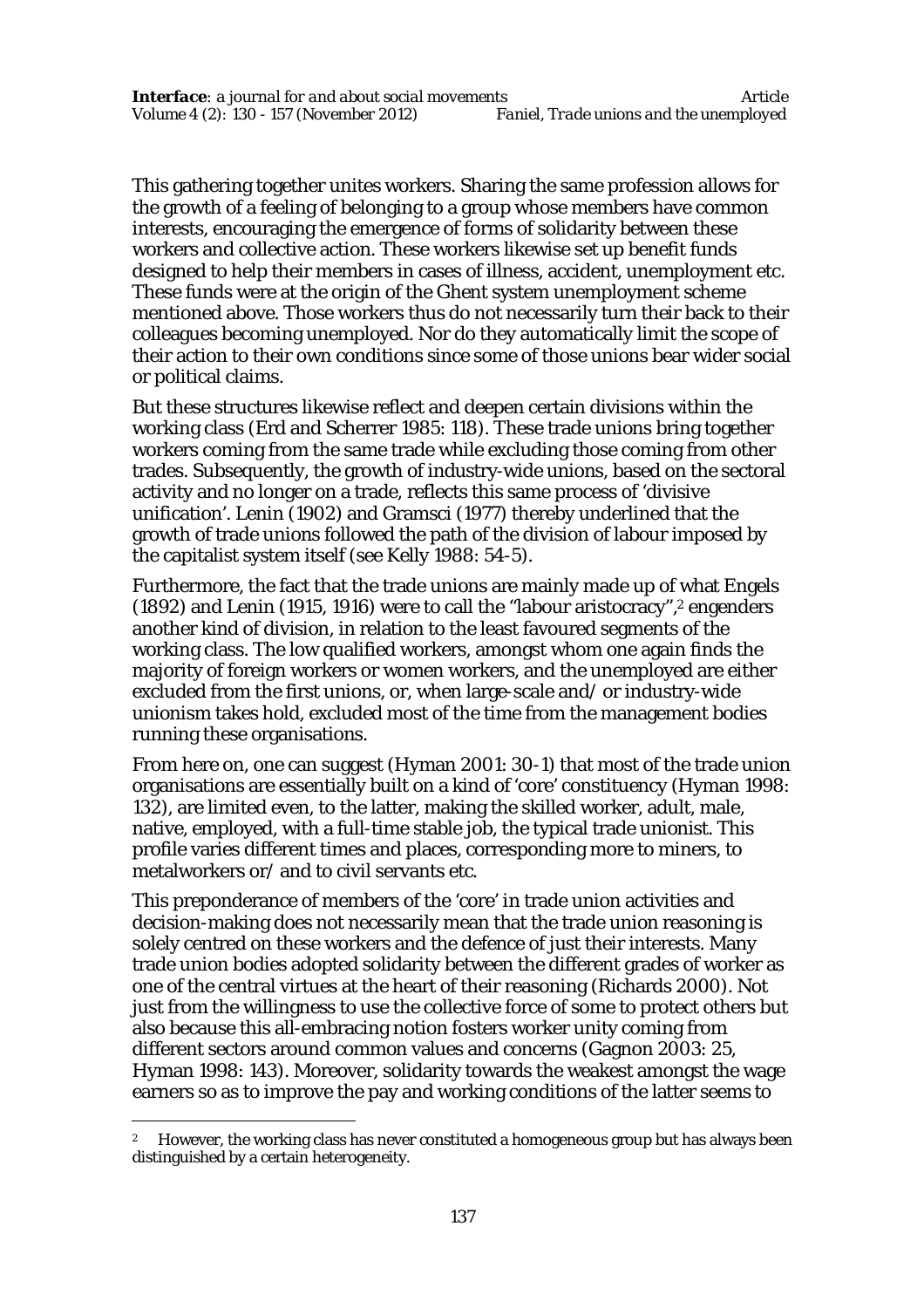some trade unionists as necessary so as to limit the competition these workers might threaten with regard to the core workers and their own pay and working conditions.

It would however be naïve to take such reasoning as a true reflection of internal trade union relations. Most trade union organisations are basically built around workers from the core and led by people issuing from it (Hyman 1998: 142-3). Consequently, they generally tend towards defending in the first place – but not only – the interests of this dominant class of workers (Hyman 1998: 131-2, 2001: 30-1, Hyman and Fryer 1975: 164, Richards 2000). It is all the more so when these interests come into conflict with those of other groups of workers, less well organised and represented within the unions, or when the trade union struggle seems more difficult, for example because of economic or political circumstances (Richards 2000: 169-70). Women, immigrant workers, white collar workers, precarious or unemployed workers, are thus described as fitting less well in the world of trade unions, and their interests less or less well taken into account by the latter (Hyman 2001: 30-1, Kelly 1988: 55, Taylor 1989: 188). Even these groups are sometimes ostracised by the core workers and by their trade union organisations (Hyman 1975: 45-6). Sexism, racism or other forms of exclusionary behaviour are not exceptional inside trade unions.

The centrality of core workers in unions' structure makes it difficult for the unemployed to find their place in unions. In many unions, the model of organisation is based on the workplace and delegates are chosen at that level. This excludes *ipso facto* the unemployed from a major place of union activism and consequently from decision bodies. Moreover, internal divisions based on branches or professions shape the organisation of many unions, leaving few space for a specific organisation of the unemployed, which has an interprofessional character. Hence, creating such structures questions the traditional model of organisation of those unions, therefore engendering strong internal reluctances to such a structural change, without completely making it impossible to occur. Finally, the centrality of core workers also influences the unions' agenda setting. Union priorities are more likely determined by the situation of the 'active' workers and the claims they make. Whether these coincide or not with those of the unemployed is often of major importance to understand why the unions also defend the interests of the unemployed or prioritise those of the core workers.

# **Bureaucratised organisations**

So as to consolidate and underpin their collective action, workers endow themselves with increasingly elaborate organisations. Amongst them, some are given the responsibility, at the professional level, of running these organisations, to structure them, to manage them and ensure they are protected. But these people eventually comprise a socially specific group, whose conditions for existence and self interest can diverge significantly from those of the body of members of the organisation. Mainly concerned with the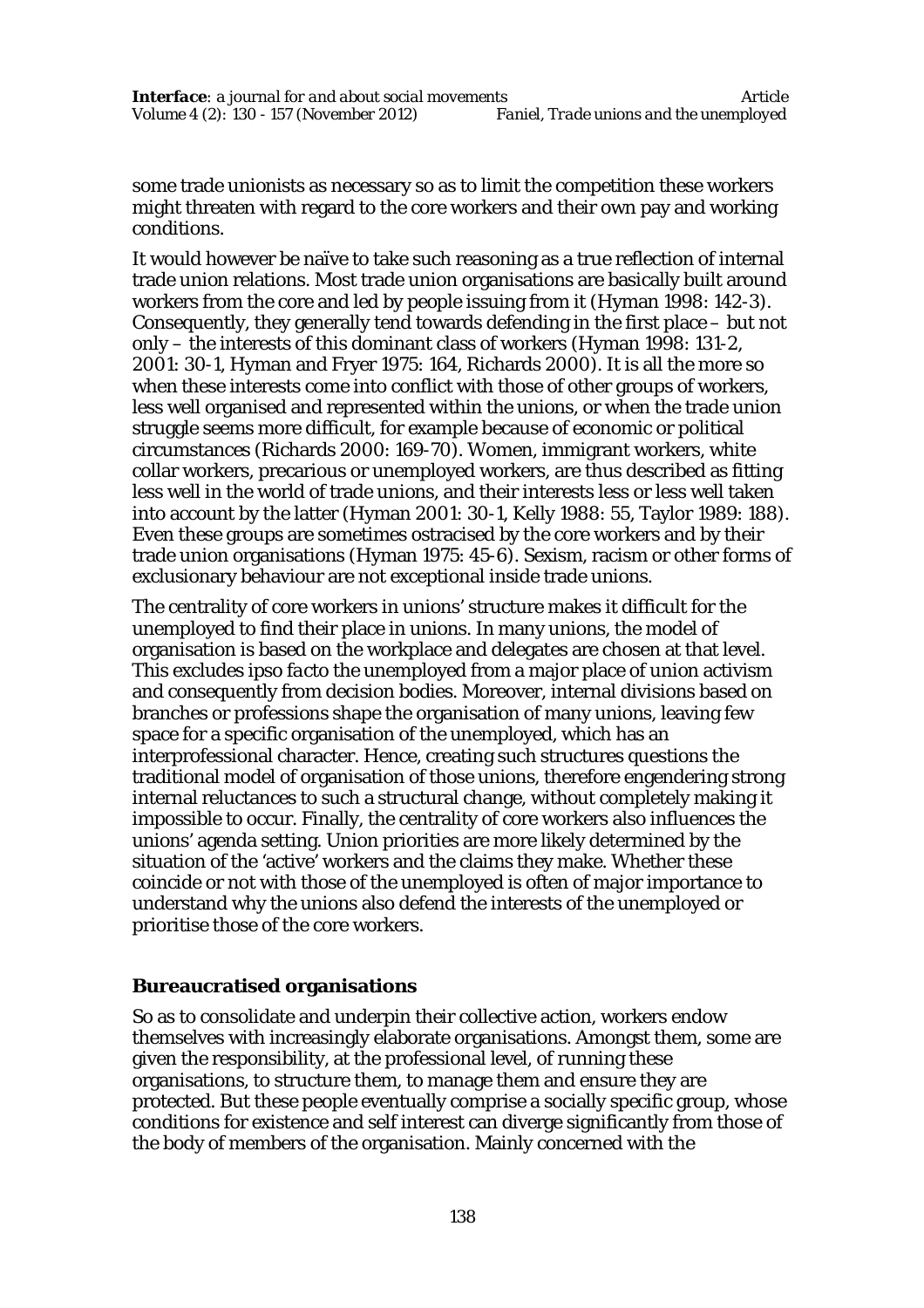preservation of the organisation itself and, more broadly, its own interests, this union bureaucracy comes to increasingly defend this structure and its own concerns over the real and major working and living conditions of the whole of organised labour. Consequently, the union bureaucracy will of course contribute to protecting workers and improve their condition, but it is going to put a brake on their combativeness in those cases where collective action seems to it to challenge the stability of the organisation, as well as its own situation – which is linked to this stability – and its own interests.

The existence of organisations with a certain solidity is essential so as to underpin the union struggle (Hyman 1975: 162, Marx 1847a: II,5). But 19th century working conditions hardly allowed one to deal efficiently with the management and growth of trade unions (Mandel 1978: 5, Weber 1975: 272). For these organisations to be able to strengthen both themselves and their scope, it was imperative that certain militants concentrate on their management and their running (Michels 1911).

This structuring and professionalisation are indispensable to allow for the expansion of the trade union movement and obtaining concrete gains *by* and *for* the latter (Hyman 1971: 15). This consolidation also allows for going beyond the framework of single undertakings, to pursue broader and less corporate claims, which in return also reinforces the trade union movement (Hyman 1975: 162-9, Mandel 1978: 11). Max Weber saw in the bureaucracy the best means of developing specialised know-how as well as an efficient and continuous action (Béroud and Mouriaux 2001: 101-2).

In many cases, the workers thus seconded and remunerated to run the trade union organisation come from the 'core' (Hyman 1975: 72-8). Consequently, "this worker bureaucracy is the political spokesman of the worker aristocracy, and not of the main mass of the proletariat" (H. Weber 1975: 248). This can explain why many union representatives do not really know the reality the unemployed face, as they have not necessarily been confronted with such a situation in their personal story. But this is not the only characteristic of that bureaucracy.

# *Classical Marxist authors and union bureaucracy*

From the second half of the 19th century, Marx and Engels note that the revolutionary struggle of the working class is held back by corruption – both material and ideological– of some of its leaders (Hyman 1971: 9). Lenin (1915) and Trotsky (1969), or even Michels (1911) underlined that by becoming professional militants, the staff of the workers' parties or the unions cut themselves off from their position as workers and the harshness of the latter (Béroud and Mouriaux 2001, 103-9; Hyman 1971: 15-20, Kelly 1988: 44-5, Mandel 1978: 21-2, Weber 1975: 248-9 and 276-7). Their material well being may likewise improve. Besides, their new workload activity, while not being an easy life brought them "a position of influence, a wide area of autonomy, a sense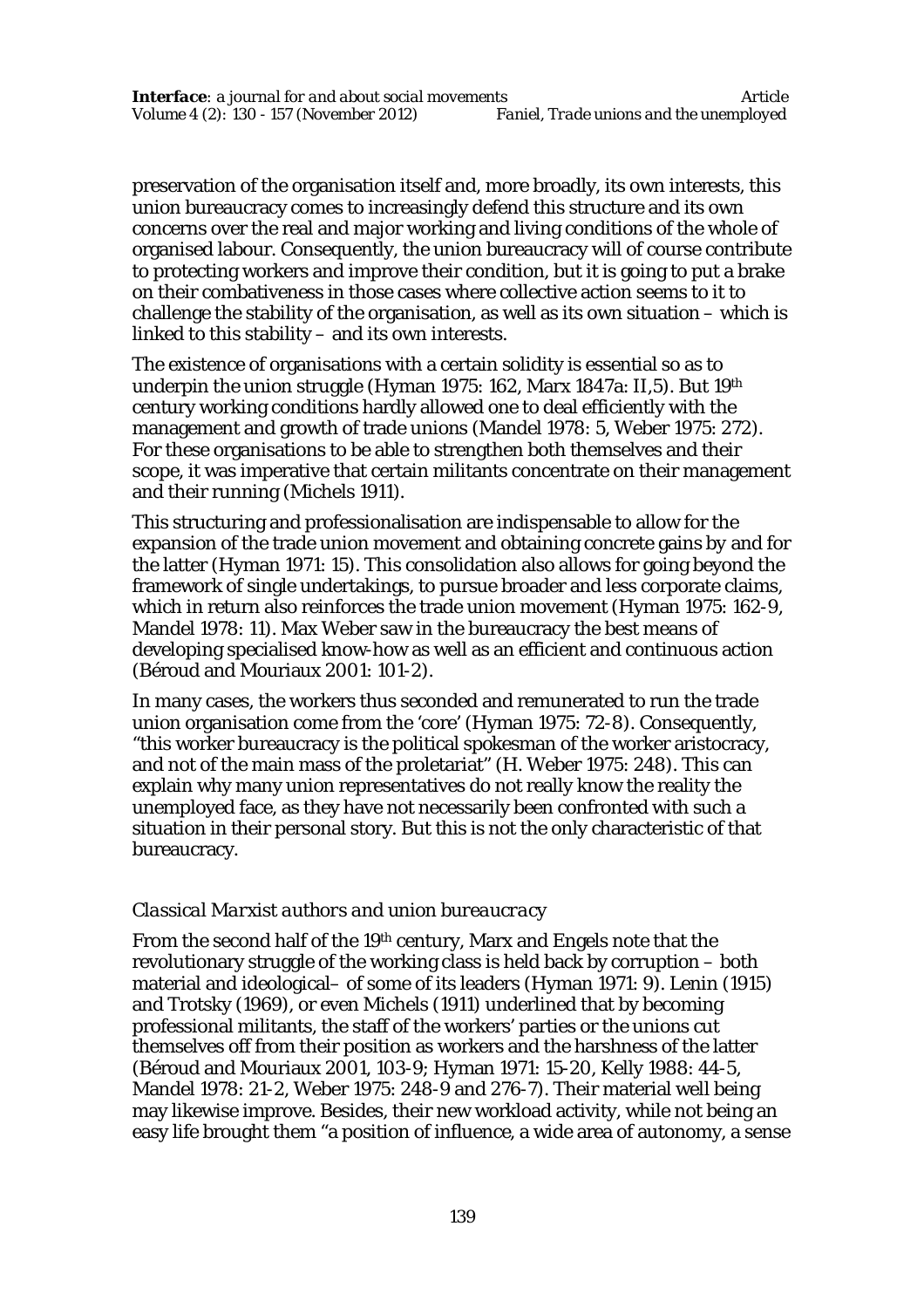of meaning and importance, a status in the community, which few trade unionists can expect from their ordinary employment" (Hyman 1975: 78).

As outlined by Luxemburg (1906), Gramsci (1977) and, to a lesser degree, Michels (1911), the ideological environment also influences the bureaucratisation of the unions (Béroud and Mouriaux 2001, 105; Hyman 1975: 90-1, Kelly 1988: 56-7 and 77, Weber 1975: 226-32 and 277). So as to speed up their immediate claims, the unions have to get themselves accepted as valid intermediaries by both employers and the state. For most of the time this puts constraints on the leaders to moderate and select amongst workers' demands so as to render them acceptable and workable.

At least four consequences arise:

1. The union representatives become intermediaries between the mass of the workers and the state or the employers. This role raises their standing and confers on them a key position.

2. This process brings with it a development of their skills and technical acumen necessary for the handling of their files. This contributes to the gap which separates them from the rest of the workers and their training levels and makes more difficult the latter's control over them, in the absence of the skills necessary to do so. These two aspects increase the authority of these representatives at the heart of the union body.

3. The union leaders are brought around to regularly rub shoulders with the employers or the state. Besides the material advantages this may bring them, this also shapes their view of things and strengthens their trend towards conciliation, class collaboration even.

4. The union representatives risk, bit by bit, regarding the acquired improvements obtained, although quite real ones, as decisive and sufficient progress. They arrive henceforth at losing sight, according to Luxemburg (1906) and Gramsci (1977), of the fact that these victories are relatively unreliable and in any case partial, and of considering negotiation and the stability of the union organisation as aims in themselves.

The tendency is for the staff members comprising the union bureaucracy to arrive progressively at collectively making the preservation of the union organisation a more important objective than that of the improvement, through the latter, of living and working conditions of the wage earners they are deemed to protect. The means gain the upper hand over the ends as a phenomenon of 'goal displacement' (Hyman and Fryer 1975: 156-7).

Little by little, the union leaders turn to defending primarily their own interests which depend closely on the stability of this structure they are running (Hyman 1975: 66, Hyman and Fryer 1975, 157). Consequently, the union bureaucracy sets up different ways of conserving and enlarging its power at the heart of the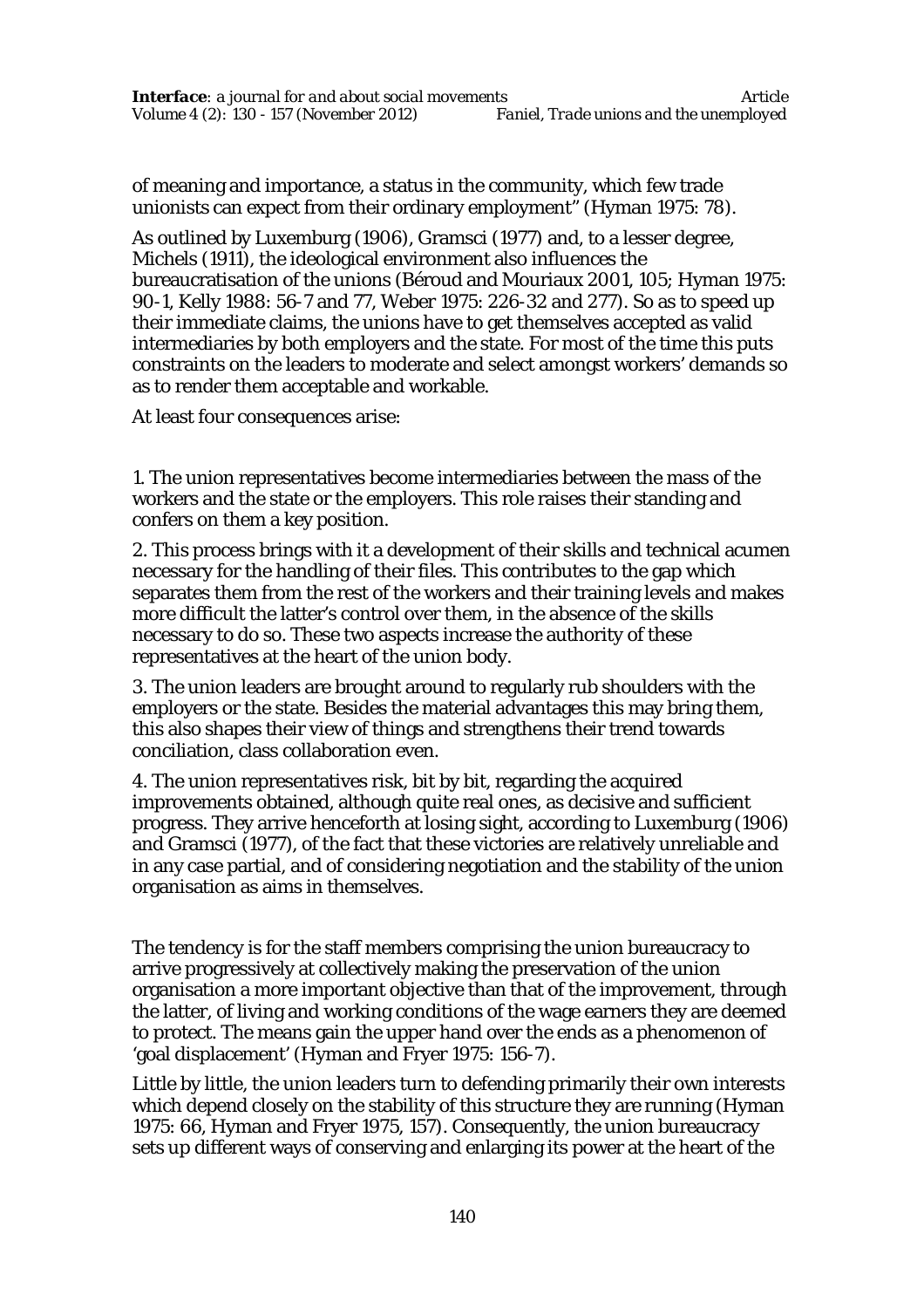trade union organisation (Hyman 1975: 78-9; Weber 1975: 273-4) and keeps an eye on the maximum preservation of this organisation so as to protect its own interests, to the point of putting a brake on workers' action if it judges that the latter risks challenging the stability of the organisation and its self interest. This process brings to the fore the deeply conservative character of the union bureaucracy as raised particularly by Luxemburg and Michels (Hyman 1971: 16, Weber 1975: 224-5). Very far off the positive character M. Weber ascribed to the bureaucracy, this aspect of the attitude of the union representatives constitutes the other side of the union bureaucratic coin.

These features of the unions reinforce the capacities of the core workers to impose their claims on union agenda, sometimes at the expenses of those of the unemployed. They also often bring union representatives to develop an attitude of 'good manager' of the unemployment scheme when they are involved in its management, since preserving that position can appear to be as important as using it to improve the situation of the unemployed. Involvement in the management of the unemployment scheme can give union representatives a prominent status as it gives them an official recognition. It can also give them more financial means as union unemployment funds are backed by the state. This serves both the reinforcement of the funds protecting the unemployed and the expansion of the union bureaucracy. But it can also deprive them from some resources as those management activities take much time and human resources that cannot be devoted to organising more combative actions, especially during periods of crisis, when lots of members are unemployed (see Vanthemsche 1994 for evidence from Belgium). Moreover, the importance of the bureaucracy and its strategic choices explain the tendency of many unions, especially at their top level, to prevent the unemployed from mobilising on too radical a manner or even more from organising themselves outside union structures, out of union control.

#### *Union bureaucracy, internal democracy and unity*

Generally, union organisations are built along democratic lines (Hyman 1975: 70-4, Hyman and Fryer 1975: 164). Trade unionism likewise emphasises the principle of unity. The collective weight that workers look for when they come together as a trade union body can only be reached on condition that the latter acts in a concerted and disciplined manner (Anderson 1967: 276, Hyman 1975: 65, 1998: 134). The bureaucratisation of trade unions is ill suited to a real internally democratic operation. To establish their control over their organisation, to preserve the latter and their own interests, the union representatives call upon the need for the unity and discipline of the workers, or even the principle of union democracy, so as to influence decision making, and stifle conflicting views. The skills and technical abilities their function has conferred upon them serve likewise to control the organisation. Moreover, emphasis on the technical aspects of the files reduces the practice of democracy within unions since the bureaucrats can claim to be the only ones capable of assessing all the implications of certain problematical situations and of taking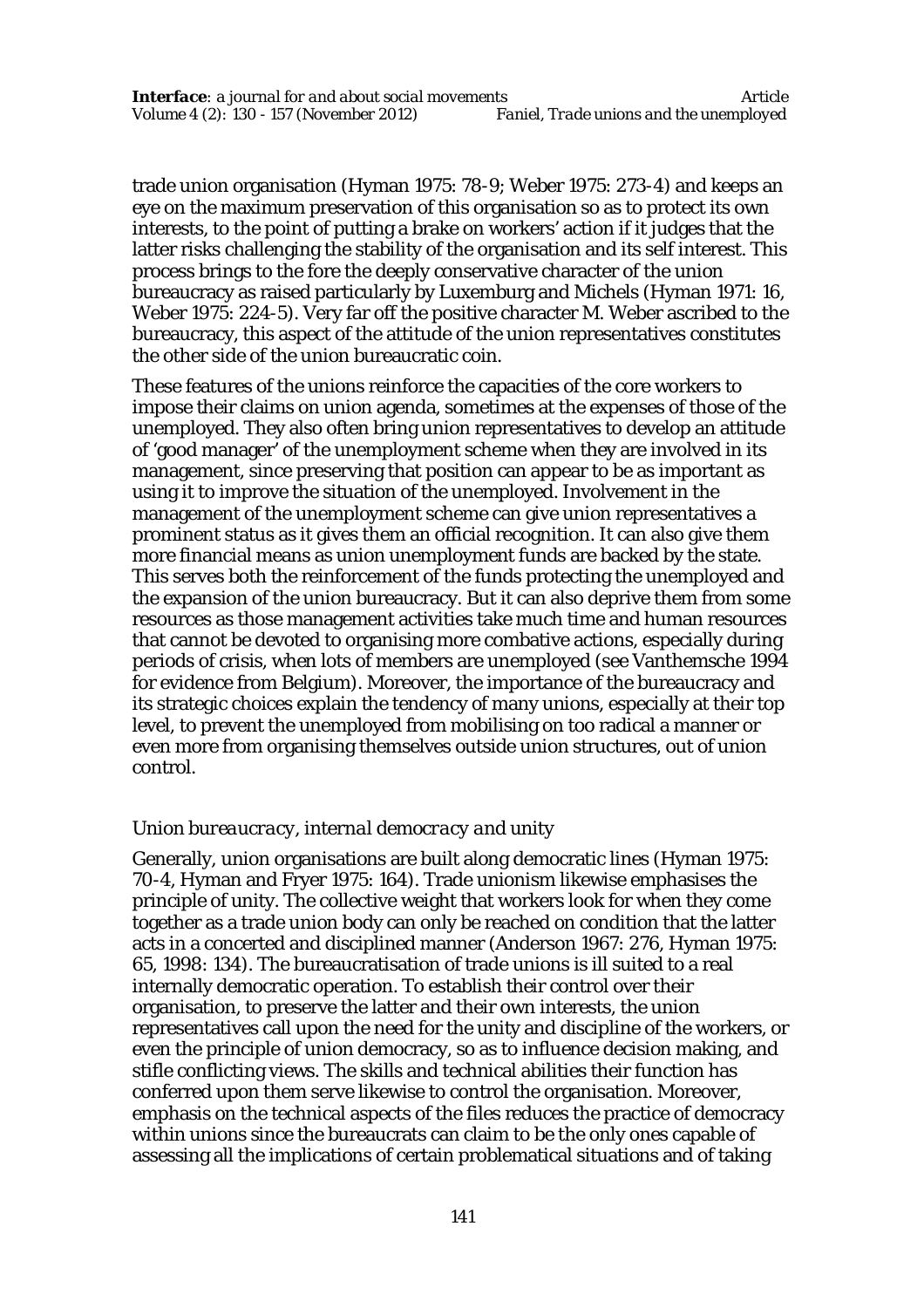decisions (Béroud and Mouriaux 2001: 111, Gagnon 2003: 24, Hyman and Fryer 1975: 159-60, Weber 1975: 274).

Reduction of internal democracy often gives rise to apathy among rank-and-file members and their disinterest in the running of their trade union organisation, reinforcing the diminution of union internal democracy (Hyman 1971: 14-7, 1975: 92, Hyman and Fryer 1975: 165, Michels 1911). This increases the possibility of union representatives controlling the position taken by their union organisation. However, this passivity of members also undermines the union organisation itself, their weakness being paradoxically the exact opposite of the aim pursued by the union bureaucracy. Nevertheless, this tendency towards the reduction in the democratic character of union practices did not occur immediately, nor without resistance. It is not self-evident and is not inescapable (Hyman 1971: 32-3, 1975: 69-83).

Looking at the organisation of the unemployed inside Belgian unions, Faniel (2006: 58-62) points to the gap between, on the one hand, union officials and their experts involved in the management of the unemployment scheme, using official jargon and focusing on technical aspects of the rules governing that scheme, and on the other hand the small union groups of unemployed aiming at obtaining modifications of those rules in order to improve their daily situation. The lack of communication between the two groups, their misunderstanding even, and the ascendancy of the former on the latter inside union structures and in union policy making often lead those few unemployed involved in union activism to disappointment and feeling of ineffectiveness, with potential demobilising consequences.

# *Disciplining the working class*

Hyman (1975: 26-7 and 65) distinguishes 'power for' and 'power over'. By uniting together, the workers acquire collective force which confers on them a power *for* them, so as to defend their interests faced with other actors (employers, the state etc.) But in taking control of the trade union organisation and restraining its internal democratic working, the union bureaucracy diverts the strength of organised labour in a unified and disciplined way so as to establish power *over* the latter, which risks overriding the power *for* the latter (Hyman 1975: 195).

Mills (1948) clearly underlined the wholly dialectical tension to which a union leader is subjected. "Yet even as the labor leader rebels, he holds back rebellion. He organises discontent and then he sits on it, exploiting it in order to maintain a continuous organisation; the labor leader is a manager of discontent. He makes regular what might otherwise be disruptive, both within the industrial routine and within the union which he seeks to establish and maintain"(8-9). This famous quote stresses the double-sided face of union bureaucracy: strengthening and leading union action but maintaining it in 'reasonable' proportions.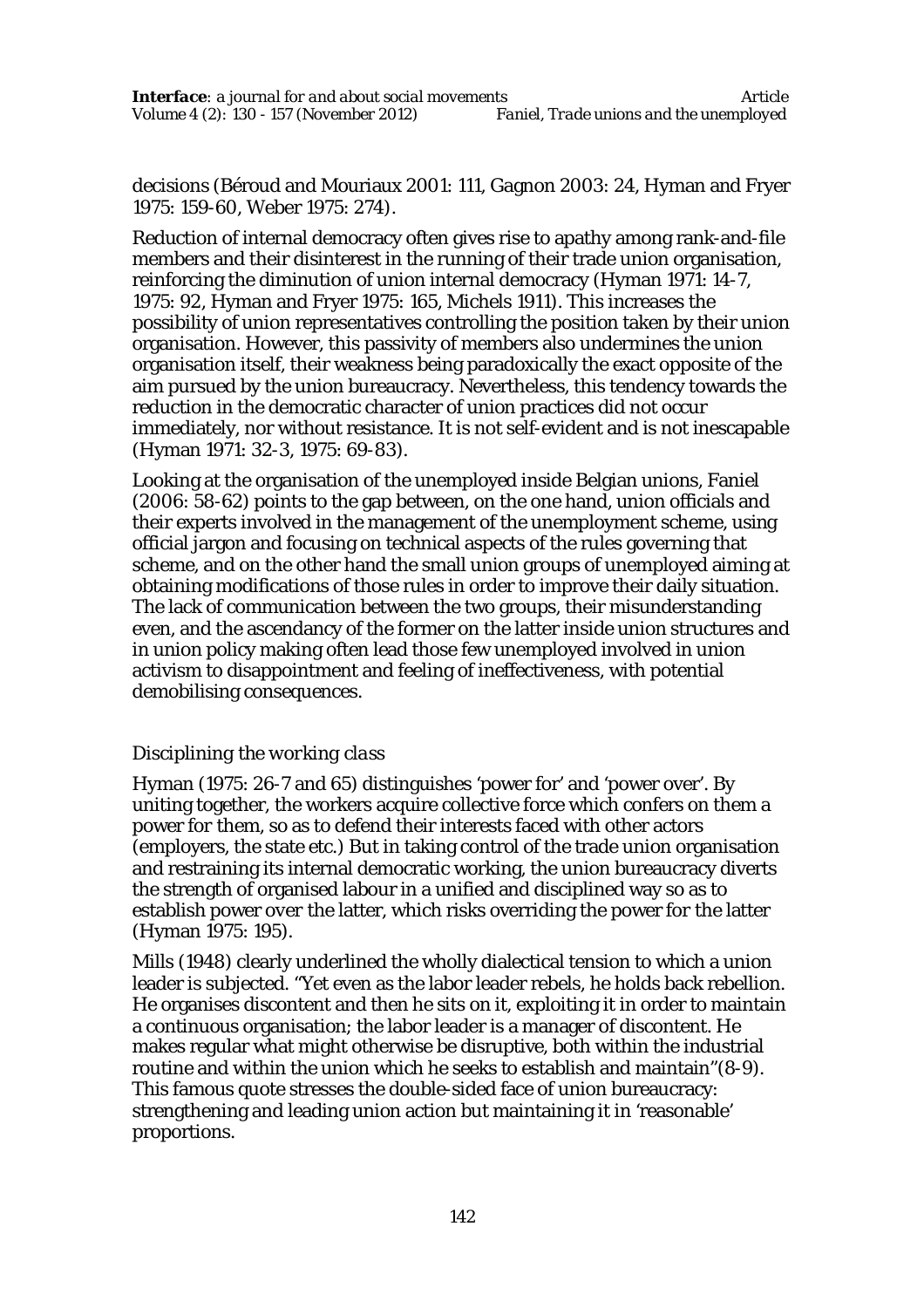According to Gramsci (1977), the bourgeoisie and the state have well understood all the gain they could derive from the stabilising and conservative magnitude of the union bureaucracy. This is why the repression of the burgeoning union movement gave way bit by bit to the creation of negotiating structures, constraining union representatives to moderate the demands they bring, and end by stifling the radicality of the workers' movement and reinforce the union bureaucracy itself (Kelly 1988: 77). Mills (1948: 119) emphasises that the union leaders have also fully understood the advantage they could gain from this collaboration with the employers or the state bureaucracy so as to safeguard the organisation and defend their interests. Trotsky goes further when he adds "the perspective of an *active* and *deliberate* strategy by government and industry to emasculate the threat inherent in unionism" (Hyman 1971: 17), made possible by the use of the bureaucracy. For him, "trade unions can either transform themselves into revolutionary organisations or become lieutenants of capital in the intensified exploitation of the workers. The trade union bureaucracy, which has satisfactorily solved its own social problem, took the second path. It turned all the accumulated authority of the trade unions against the socialist revolution and even against any attempts of the workers to resist the attacks of capital and reaction" (Trotsky 1969: 54). In other words, the union bureaucracy has thus transformed the power *for* the workers into a power *over* the latter.

In periods of crisis, unions involved in the management of unemployment schemes often accept restrictions in the levels and conditions of indemnification provided the whole system be maintained and/ or the role of the unions remain unchanged (see Faniel 2006 for Belgium or Veil 2010: 74-75 for Germany). Consequently, union top leaders try to avoid uncontrolled mobilisations by the unemployed that could challenge their position. However, local union activists and officials or radical unions are more likely to mobilise against such reforms as they can feel less bound by the system. At the same time, this can also explain why union leaders can oppose strong reforms of unemployment scheme if such reforms endanger the position of their organisations in the management of the scheme, as shown by LO's attitude against proposals of the rightist Swedish government in the second part of the 2000s (Jolivet and Mantz 2010: 145).

#### *"Dialectic of partial conquests"*

So why do workers accept to remain members of such organisations and continue to give their support to these leaders? To improve their situation in concrete terms, these workers have to act collectively, and they need a solid organisation which underpins and furthers their collective action. Union representatives gain skills that make them necessary to the workers' battle. Consequently, and the workers are very mindful of it, it is through their union organisation and thanks to the organisational work on the collective struggle led by (or sometimes despite) the union bureaucracy that improvements in their situation can be obtained.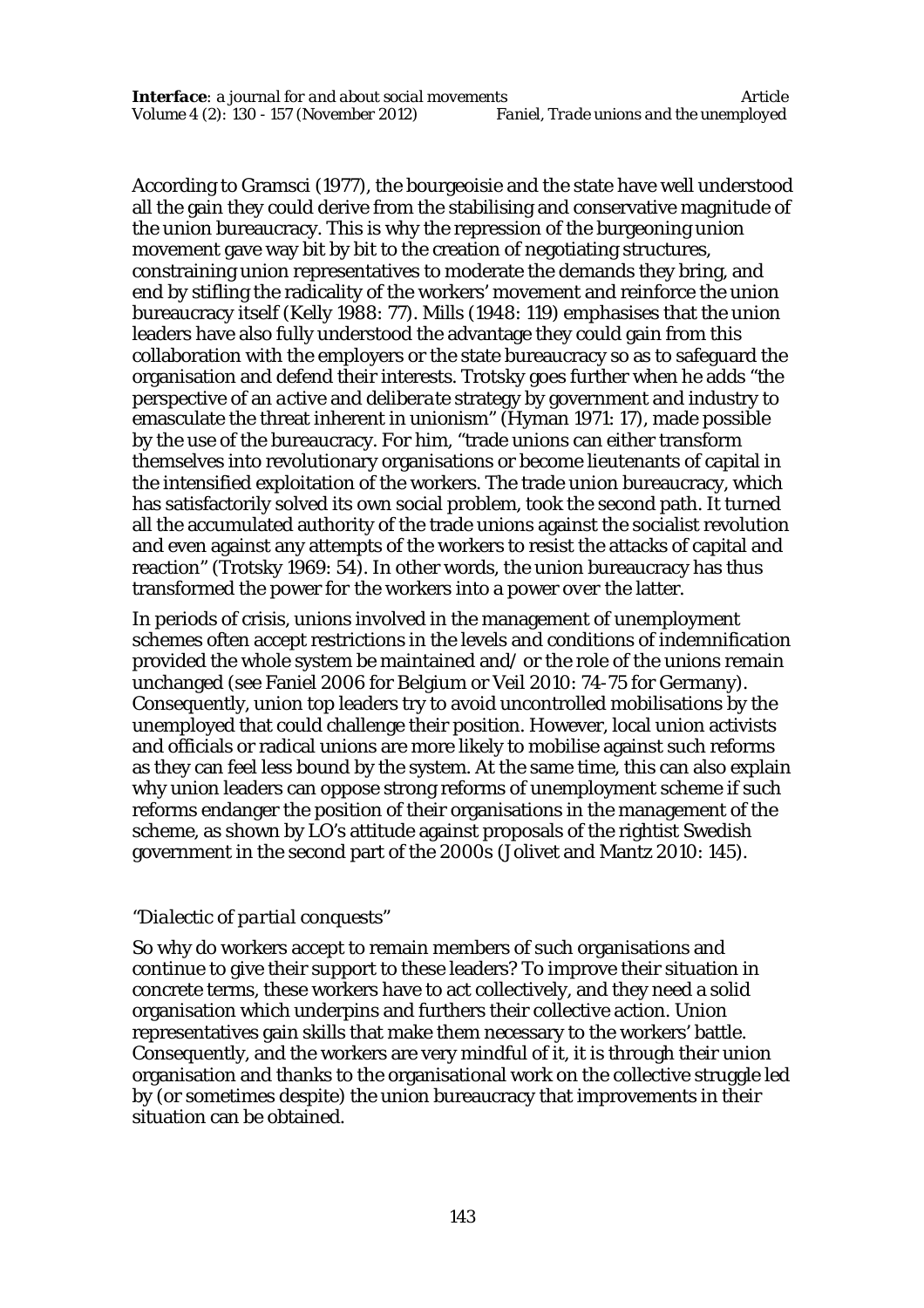Nevertheless, the acquisition of these improvements is likewise at the root of the conservatism of the union bureaucracy. Mandel (1978) talks in this respect of a "dialectic of partial conquests"(6-7). The union bureaucracy channels "all the weight of the collective force of the working class"(21) and guides it so as to obtain improvements in the living and working conditions of the latter. But it equally puts a brake on new struggles and limits workers' action to partial conquests when the consequences of a new demand seem to endanger the workers' former gains, the stability of the organisation and/ or the situation and own interests it derives from its position at the heart of this organisation. In some cases, the union bureaucracy will negotiate what constitutes objective steps back for some of the wage earners, provided it does not affect a priori the union organisation itself, its own interests and those of its leaders. It develops this attitude all the more so faced with a revolutionary prospect, considered too adventurous and risky.

These findings broaden the understanding of the attitude of unions faced with the unemployed. On the one hand, the unions are sturdy organisations which can bring precious resources to bear for the unemployed so as to organise themselves and lead collective action. On the other hand in some countries, the unions are involved in the management of unemployment schemes. This leads them to appear 'responsible', as being invited to do so by employers and the public authorities. The demands of the unemployed very often appear too radical. Besides, not belonging to the union 'core', the unemployed have more trouble especially in getting themselves organised within the union structures and having their interests taken on board by the latter. Delegation democracy which is the foundation of union organisation is built on the worker collective, from which the unemployed are excluded. Moreover, union democracy is somewhat diverted by the union bureaucracy which is itself comprised of people coming from certain proportions of the wage-earners from which the unemployed are likewise excluded.

#### **Trade unionism and capitalist system**

From a Marxist perspective, obviously, no serious analysis of industrial relations is possible without a central emphasis on the determining role of capital (Hyman 1975: 97).

The existence of trade unions in the West is closely linked to the birth and growth of the capitalist production method. It is in opposition to this or, at least to some of its consequences, and with the aim of fighting the latter or to alleviate them that workers organise themselves in trade unions. It is also, however, the capitalist system and the actors who dominate it which determine the framework in which the unions evolve. Consequently, while it is the disappearance of the capitalist production method which would most surely allow the unions to achieve their objectives in a decisive rather than temporary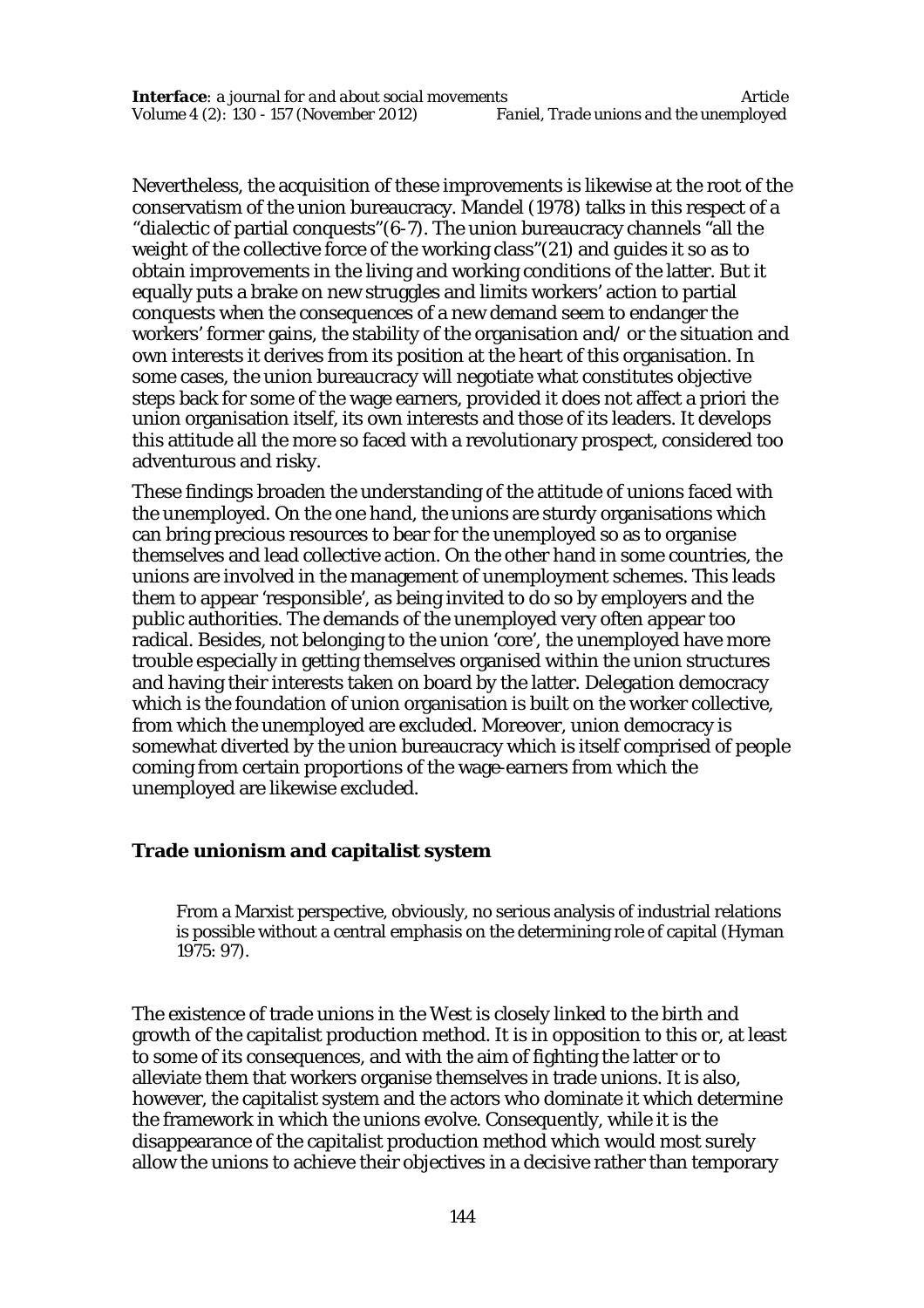manner,<sup>3</sup> this same capitalist context contributes to divert their action from such a radical struggle.

# *Threat to the capitalist system*

The growth of trade unions allows workers to struggle with a degree of efficiency against their employers, whose aim is to increase profit levels by further exploitation of wage earners by lowering earnings, increasing productivity, reducing the number of employed workers, etc. Since Marx (1865) and Engels (1881), the Marxist analysis of trade unionism has emphasised the economically important, but limited, role of the unions. Marxist authors therefore emphasised the need for workers to also develop political action so as to end the capitalist system. However, the economic demands of the unions already by themselves endanger that system (Hyman 1971: 37-8, 1975: 87).

The first reaction of the owners of the means of production, supported in this by the state control institutions, is to prevent the setting up of trade unions, by violence if need be. This repression emphasised the early shakiness of the first unions. But it also contributed to foster the combativeness of organised labour and to radicalise them, hardening as a consequence employer and state repression itself (Hyman and Fryer 1975: 158).

Progressively, some employers preferred to start up negotiations with certain unions in order to make more controllable the conflictual situations they had to face up to. They are akin in this respect to certain union leaders and militants who were themselves seeking this recognition and the advantages that negotiation allows (Hyman 1975: 157-8).

But the acceptance of negotiation by some bosses is conditional on the moderation of the workers' demands and restricting them to certain precise fields. This trend is backed up by a more ideological pressure that the capitalist system exerts not only on union leaders (see above), but as well on the whole of the wage earners. The dominant ideology hammers out the need for workers and their organisations to be 'responsible' and "encourage trade unionists to disavow as 'subversive', 'irresponsible' or 'economically disastrous' any but the most modest of objectives" (Hyman 1975: 88). For the trade unions involved in the management of the unemployment scheme, this adds to the pressure to behave as 'good managers' already mentioned above and hinders union representatives from adopting more a disruptive attitude in that field.

# *Role of the state*

 $\overline{a}$ 

The state is not neutral. In a capitalist system, it ensures the domination of the bourgeoisie over the other social classes, above all the working class. The state

 $3$  This does not mean that trade unions themselves necessarily pursue such a goal, as the diversity of ideological and strategic positions of the trade unions illustrates.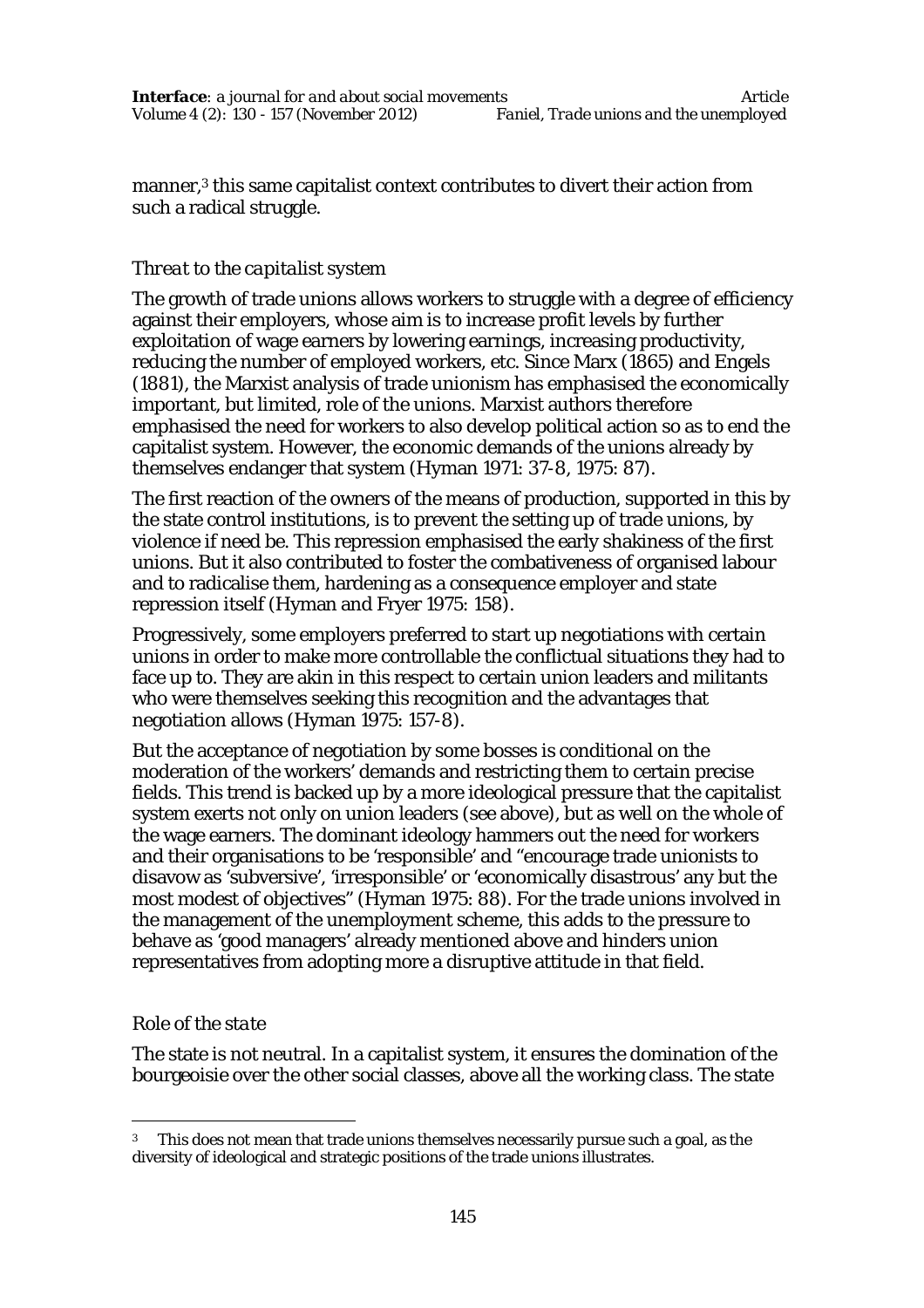can be used to repress the organised labour movement, whether through the law, or by the use of force. The 19th century provides numerous examples across Europe, but more contemporary cases also illustrate this statement, on occasions of strikes or demonstrations framed or even repressed by state power.

Progressively, bearing in mind the stabilising role that trade unionism could assume for the capitalist system, the dominant elites of the European states recognised little by little the fact of trade unionism and legitimised it by way of transforming it into a "means of integrating the working class into capitalist society, thus serving as a mechanism of social control" (Hyman 1975: 143).

States thus created collective bargaining bodies and called on unions and employers, by force if necessary, to get involved (Hyman 1989: 224). Coupled with the workers' struggle, this integration of the latter and of their organisations with capitalist society allowed workers to garner significant and unquestionable improvements in their circumstances. The growth of welfare state systems is the clearest illustration of this. But this integration into the system, the inclusion of union leaders in decision making procedures, and constant ideological pressures by the state, brought the union representatives to feel more and more concerned with safeguarding the system in which they are involved and to emphasise demands considered acceptable by the system itself (Hyman 1975: 89-91). This phenomenon also applies to the relationship between the unions and the unemployed. Major unions, whose philosophy is centred on work, can defend the improvement of the unemployment benefits (rather in good economic circumstances than during crises), but they are completely opposed to supporting groups promoting the right to laziness, like the German 'Happy Unemployed' (Baumgarten and Lahusen 2012), or are in conflicting positions inside some groups of unemployed, like AC! in France, with activists defending the right to a basic income (Cohen forthcoming).

#### *Consequences for union action*

From being protesting movements, trade unions became "dialectically both an opposition to capitalism and a component of it" (Anderson 1967: 264). We touch here on "the central contradiction of trade unionism […]: at the same time as it makes possible the consolidation and increased effectiveness of workers' resistance to capitalism, it also makes this resistance more manageable and predictable and can even serve to suppress struggle" (Hyman 1989: 230). This influences the union strategy: "Struggle tends to be channelled into conflicts over issues on which compromise is possible through collective bargaining; hence 'economic' demands are encouraged and 'control' demands discouraged" (idem). Recognition as interlocutor by employers and by the state implies not only a certain moderation on the part of a trade union, but likewise reinforces it (Valenzuela 1992: 57). All the same, such moderation is not automatic and the unions have regularly drawn up much wider and radical demands (Hyman 1975: 87).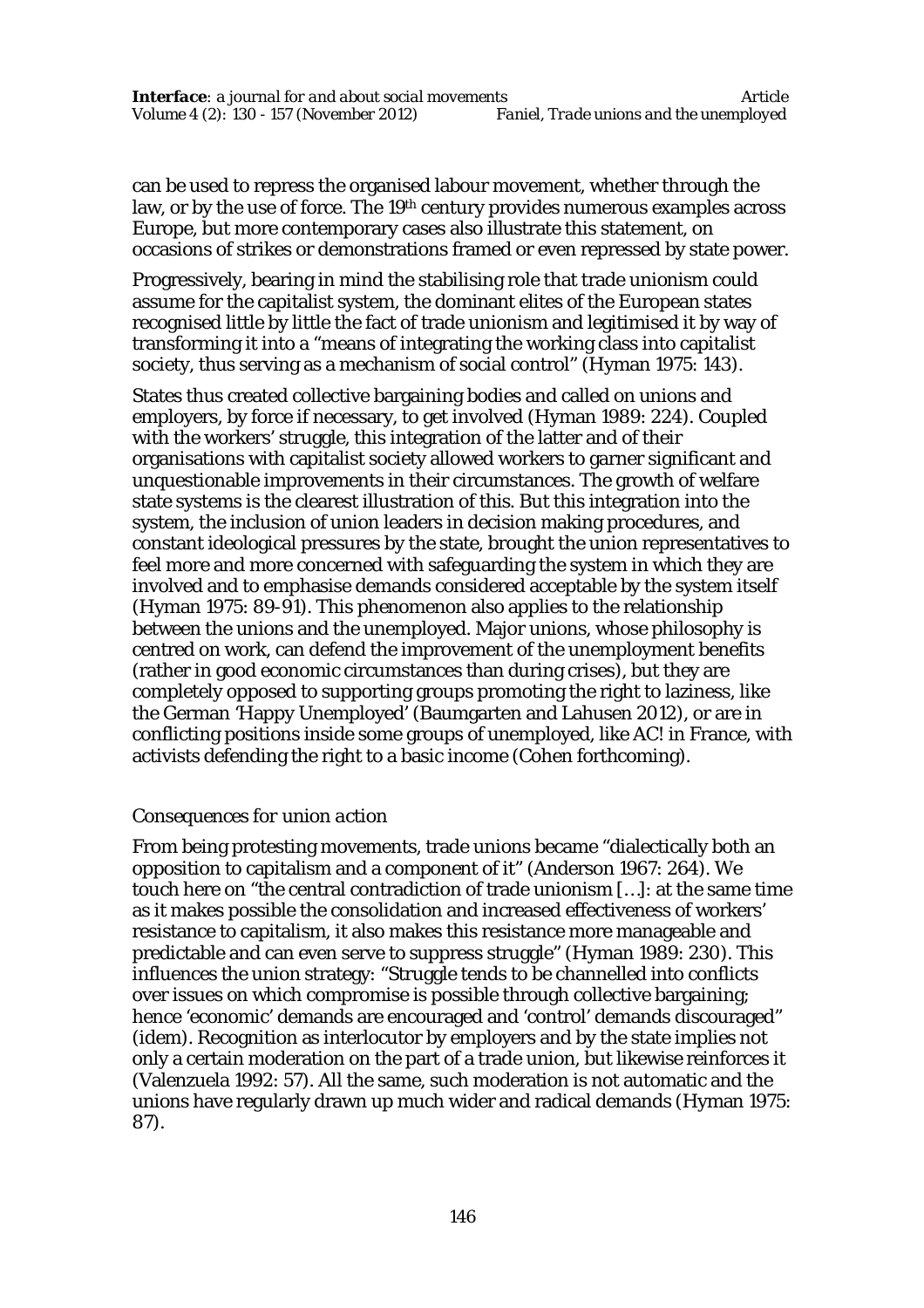Not all trade unions are inspired by the same political philosophy and by the same conception of the world. However, Hyman (2001, 38-65) considers that the Christian-democrat, social-democrat and – more recently – communist inspired practices of the unions tended to converge after WWII in the ambiguous framework of 'social partnership'. The search for negotiation and the preservation of it as a means of action will tend therefore not only to restrain union demands, but equally to get them to converge, globally.

If negotiation can effectively bring some progress, the moderation to which unions are constrained allows for restraint in union demands within the limits acceptable to the capitalist system. In a period of recession the unions which had made of social partnership a favoured practice risk being brought to negotiate setbacks rather than improvements for the workers (Hyman 1971: 19- 27). In any case, the unions allow the demands of workers to be brought forward (or at least *some* demands of *some* workers) and to try and get them settled but they tend also to get workers to accept the reality of the capitalist system which creates the wage and working conditions against which, precisely, they are battling. Hence, even more radical unions can somehow have stabilising effects for the capitalist system.

In several European countries the unions play a role in the management of the unemployment scheme. Consequently, beside the fact they care somewhat less about the demands of the unemployed than those of the 'core' workers, union leaders tend to set aside the demands of those without work when they seem too radical for the capitalist system (e.g. the right to laziness), and more broadly, when they could jeopardise the position gained by the trade union organisations, particularly that of managers of the unemployment scheme.

# **Unions and political parties**

Many unions have become aware of the need to supplement and reinforce their economic struggle with political action. Many workers' parties have likewise looked to organise and raise the level of workers' consciousness through those trade union organisations closest to them. More or less close alliances have been built up between union organisations and already existing supporters or created at the instigation of one or the other. Such links allow unions to move forward on some of their demands and, in some cases to strengthen their structure and position in society. But this type of relationship also compels them towards certain concessions, sometimes to the detriment of (some of) their members. Hence, the links established between unions and political parties tend sometimes to encourage the workers' struggle resulting in real gains, sometimes putting a brake on it, to the point of damaging the interests of (some) wage earners.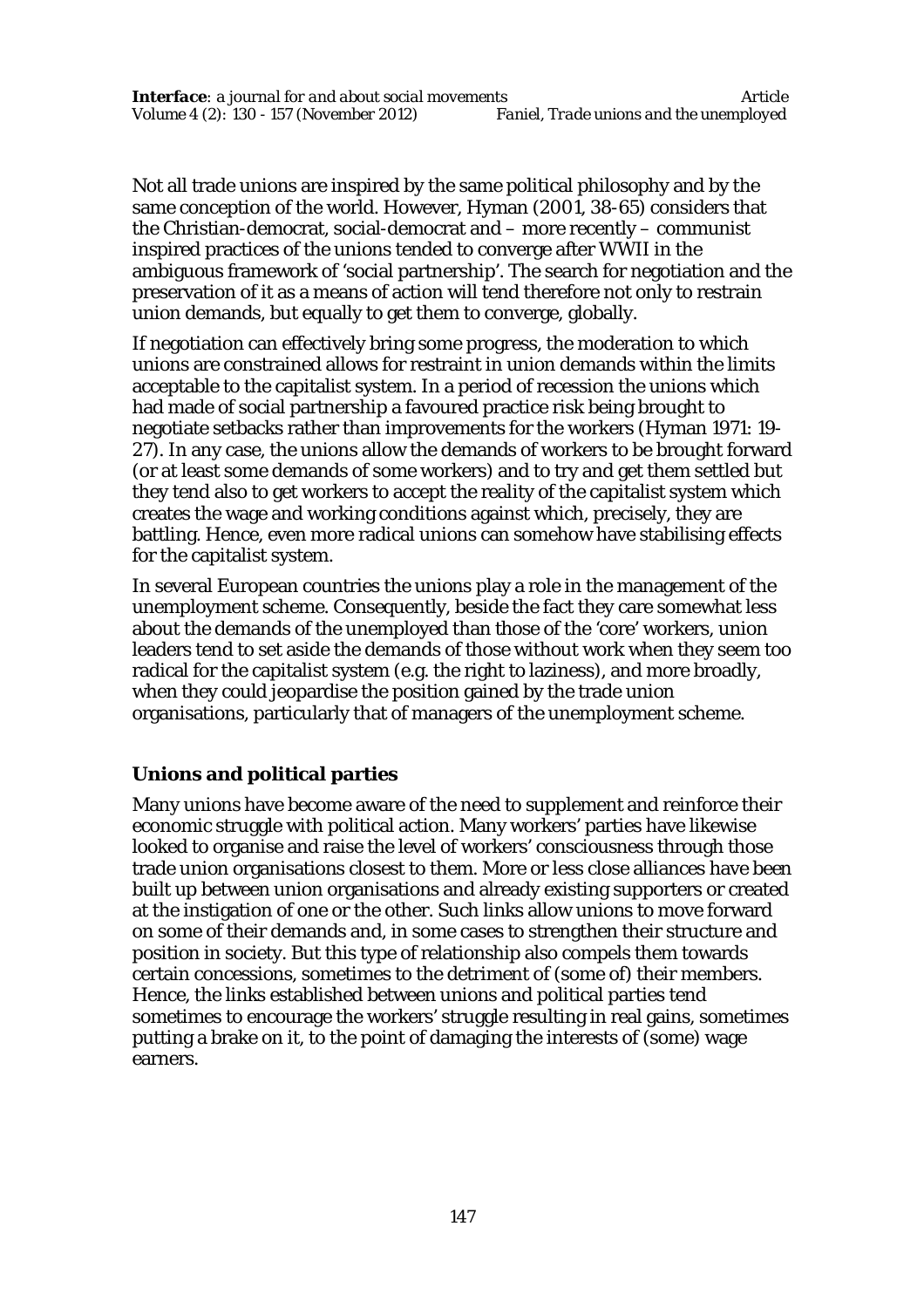### *Need for political action*

The need to link political and economic action appeared quite early. Marx (1866) emphasises the need for unions to commit themselves clearly to social and political struggles. Nonetheless, "the texts of Marx say nothing more than the necessary, the indispensable transformation of economic struggles into political struggles, the responsibility of the trade union movement in the setting up of a distinct workers' party. They do not specify the methods of achieving cohesion between economic conflict and political battle" (Mouriaux 1985: 38-9).

A certain variety became clear regarding the ideological conceptions which permeated the unions. Simplifying somewhat, a first demarcation line can be drawn between the trade union organisations of the reformist kind and unions with revolutionary designs such as, at the outset at least, communist movements and anarcho-syndicalists. Another division can be identified between the unions (communists, anarcho-syndicalists and, at the outset at least, social democrats and socialists) convinced of the necessity of implementing a change in society so as to truly improve workers' conditions, and organisations such as the Christian unions or those practising 'business unionism', which consider that the conversion of the capitalist society and harmony between employers and workers will allow for an improvement in the well being of the latter.

# *Link between political parties and trade unions*

The political philosophy of the different unions gives rise to an equally differentiated relation to the political parties. Some unions thus contemplated with suspicion parliamentary action and the organisations which put it forward and considered that direct action by workers organised in unions would suffice to lead the political struggle of the workers. Consequently, revolutionary unionism and anarcho-syndicalism refused to link up with political parties (Hyman 2001: 23, Mouriaux 1985: 34-6).

Other trends sought, by contrast, to develop solid links between unions and political parties, based particularly on the idea that the political weakness of the unions compelled the latter to such alliances to prolong their combat in the political realm (Taylor 1989: 47 and 70). According to the different leanings (communist, Christian democrat, socialist or social democrat), the links created took on a different countenance, were concluded at a different pace (Valenzuela 1992: 61-3) and this at the behest of one actor or the other. These different 'models' of relations between unions and political parties share in common the point of establishing the separation between economic and political struggle, reserving to the trade union actors the care of leading the first and to the partisan bodies that of leading the second. In this way, likewise, these trends differ from anarcho-syndicalism.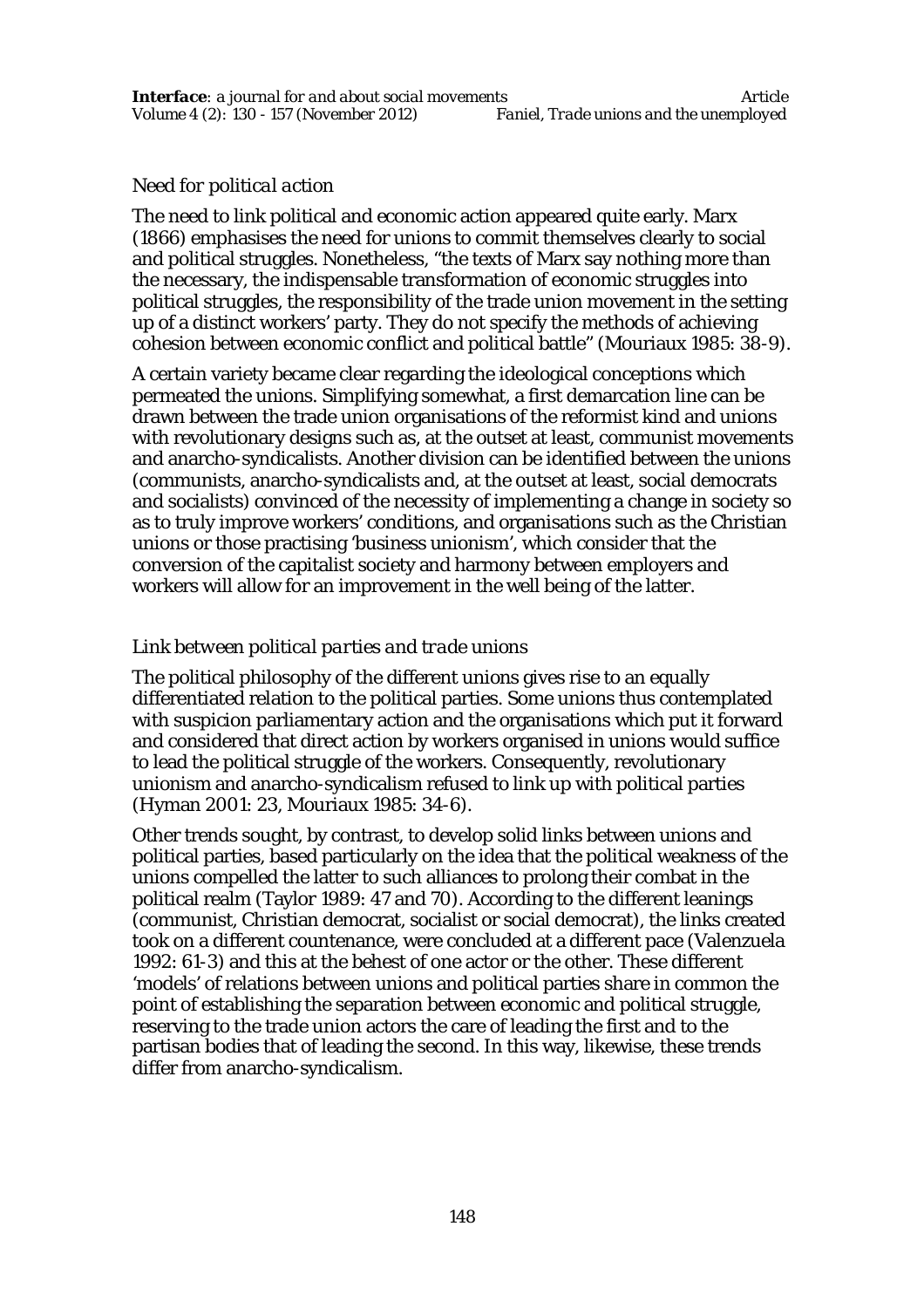### *"Political exchange"*

At the heart of the relations uniting social democratic or Christian democrat parties and unions one finds the notion of 'political exchange'. Such a relationship implies that both types of actor give each other mutual help so as to gather up benefits for the other. By so doing, they intend to strengthen their own situation in return (Taylor 1989: 45-9 and 70-1, Valenzuela 1992: 60).

In this transaction, each brings certain resources to the other. The union actor offers the party the strength of the mass of organised labor under its aegis and the financial support, in the struggles and at the ballot box. Some political leaders arise from the union ranks. On its side, the party hands over the demands (or at least some of them) drawn up by its union ally and tries to get them to succeed through its political action. More widely, it tries to strengthen the situation of the unions (or at least those to whom they are closest) with the aim of increasing the strength of the latter and to make sure of the support.

Ghent system countries clearly illustrate this relationship: political parties historically played a key role in the establishment of subsidies reinforcing union funds against unemployment, enabling unions to attract new members likely to support those parties (see Faniel 2009 for Belgium or Rothstein 1990 for Sweden). In the social democratic model, the party also draws up the political doctrine making up the ideological framework from which the unions will draw inspiration more or less directly. The development of an inclusive vision of the world can encourage militant commitment, including at union level, and induce the unions to go beyond the strictly corporate defence, thus furthering their growth.

If at the outset the relationship was sometimes very close between the parties and social democratic or Christian democratic unions, their links quite clearly loosened, each actor going their own way in relation to others to varying degrees according to the countries and the era (Hyman 2001: 19-21, Taylor 1989: 45-9, 70-2 and 94-5). Generally, this process happened only progressively, over the long term, and these actors often preserved their privileged links.

#### *Consequences of the political exchange for the unions*

Thanks to these privileged relations, the unions can secure improvements for workers they protect by means of political action led by their sister parties. However, the social democratic parties, or even more so the Christian democratic ones, accept the capitalist system as a framework of their action, with the aim of reforming it or converting it for the benefit of the workers. Such a strategy has restraining effects and pushes towards acceptance of compromise by the dominant actors in the system. The development of bureaucratisation and its consequences is likewise observable in the case of the big workers' parties which developed in Western Europe.

In normal times, these parties prove to pose relatively little threat to the foundations of the capitalist system. Sometimes, they are led to taking decisions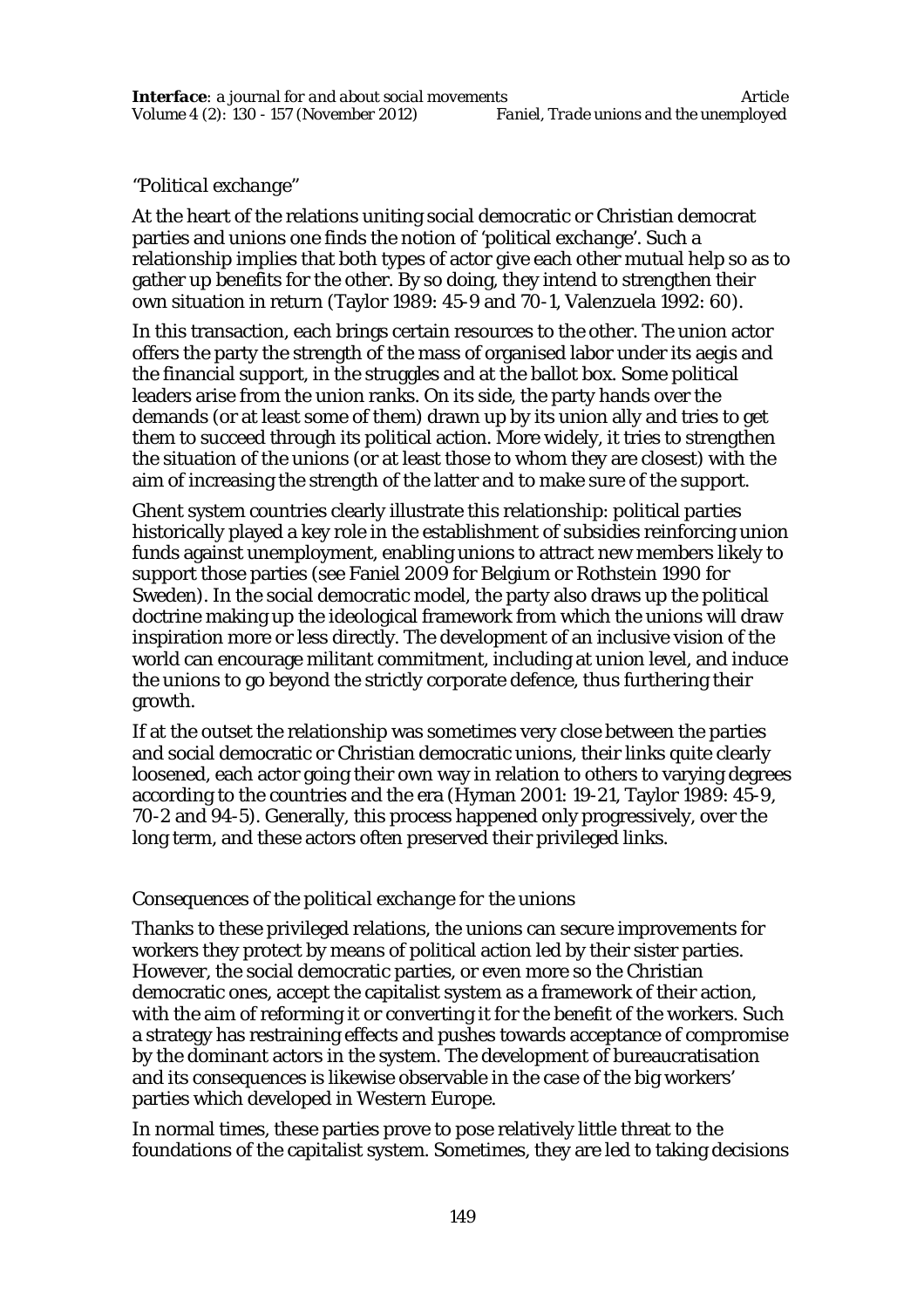in favour of social categories other than wage earners or prejudicing the interests of the latter. In some cases, they moreover use the relation that links them to the unions to restrain the latter's members to accept these decisions or to limit themselves to calling them into question. Such pressures can be carried out by means of organic links binding partisan and union organisations, or through interpersonal relationships (Hyman 2001: 20).

The acceptance by union leaders of parliamentary government as the only legitimate form of action and of the pre-eminence of their sister party in the field of political struggle, their willingness to conserve their links with this party, as well as their own characteristics outlined above, quite often bring them to bow before such pressures. Besides, to distance themselves from their sister party when the latter is in power can seem an even worse solution, risking to deprive them of their favourite ally in the political field (Taylor 1989: 49 and 187).

This does not mean that union organisations and their leaders remain completely passive with regard to such policies. Most of the time they look to put pressure on the sister party to shift its policy or, at least, to alleviate the harmful effects for (some of) their members (Valenzuela 1992: 66).

Such links between parties and unions allow most certainly for gains for the union organisations and their members, but it also obliges them, in order to preserve the privileged link established with the party, to accept what are sometimes unsatisfactory compromises or setbacks, to abandon some struggles or bring them to an end. The analysis of relations between unions and the unemployed provides a good illustration of this position. In their sister parties the unions found important allies in the building of the current unemployment schemes. However, since the middle of the 1970s, many of these sister parties brought in reforms of the social protection systems. The unions are thus confronted with difficult choices: to oppose their sister parties or accept compromises, particularly to the detriment of the unemployed. Finally, the presence of the sister parties in power or in the opposition also determines the behaviour of the unions towards the struggles of the unemployed. Evidence from Belgium, from Germany or from Sweden for instance (Baumgarten and Lahusen 2012; Faniel 2006; Linders and Kalander 2007) show that trade unions can support some mobilisations for the unemployed as long as their sister parties are in the opposition but that they can change their attitude quite promptly (but not necessarily without internal tensions) when those parties come back to government.

# **Conclusion**

In many Western countries, the unions speak on behalf of the whole of the working class, the unemployed included. Even so, they keep up a problematic relationship with the unemployed. While the unions protect the conditions of the unemployed in certain cases, it is clear they rarely regard this objective as a priority. Besides, they maintain an ambiguous relation to the organisation and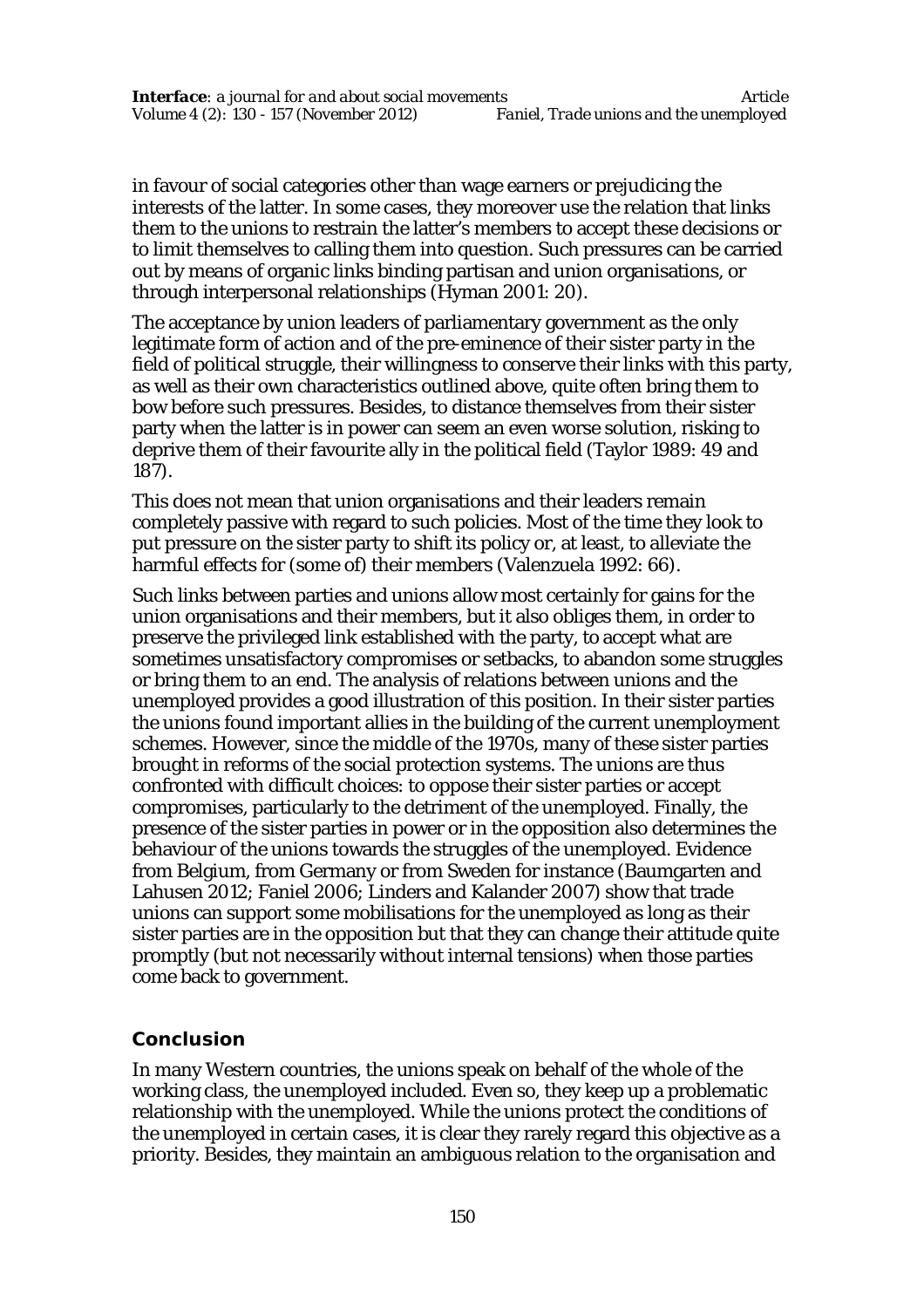collective mobilisation of the unemployed. A Marxist dialectical approach to trade unionism allows one to understand the reasons for these union attitudes towards the unemployed.

The unions protect the workers and unify them. They are very aware of how the risks of unemployment weigh heavily on the whole of the working class. It is consequently logical that they are attached to the defence of full employment and to the situation of the unemployed. But the core constituency of the unions influences the priorities of these organisations. As a consequence, the organisation of the unemployed and their concerns often ranks second in the union priorities. For the unemployed, probably the best opportunity to have their claims strongly defended by the trade unions is when the latter analyse the priorities of the former as being perfectly compatible with the interests of the 'core' union rank-and-file, i.e. the 'active' workers.

Unions are bureaucratised organisations. They have at their disposal a large collective body that they can put at the service of the struggles. Including those of the unemployed. In some cases, the unions offer the unemployed invaluable resources to help them get organised. However, the union leaders, especially on whom is placed the pressure of the capitalist system as a whole, also keep a watch on constraining the demands of workers and put a brake on their radicality.

In many countries the unions also play a role in the management of the unemployment scheme. They can use their position to push ahead with certain demands to the advantage of the unemployed. But the union representatives are also subject to pressures, especially ideological ones, coming from the public authorities, from the employers or even from their sister parties (especially when the latter are in the government) aiming at the moderation of their demands. The union management of unemployment schemes as a result takes a more technocratic turn than militant. This is made possible by the absence of any significant organisation of the unemployed at the heart of the unions or the little weight they carry within the union bodies. Finally, the willingness of the union leaders to maintain this position at the centre of unemployment schemes, as well as privileged relations they maintain with their sister parties lead them equally to moderate their demands, to the point of accepting significant climb downs to the detriment of the unemployed and, more widely, of the protection of workers as a whole.

This attitude of the union leaders also explains that they give more importance to the representation of the unemployed *in their name* than the selforganisation of the latter within their own structures. Nonetheless, when it becomes indispensable, these leaders prefer to set up groups of the unemployed within their organisation, and under the control of the latter, rather than let them develop outside the union structures and confront the competition of generally more radical groups which challenge the union monopoly of representation of jobless workers. Finally, if such organisations for the protection of the unemployed emerge nevertheless outside of the trade unions,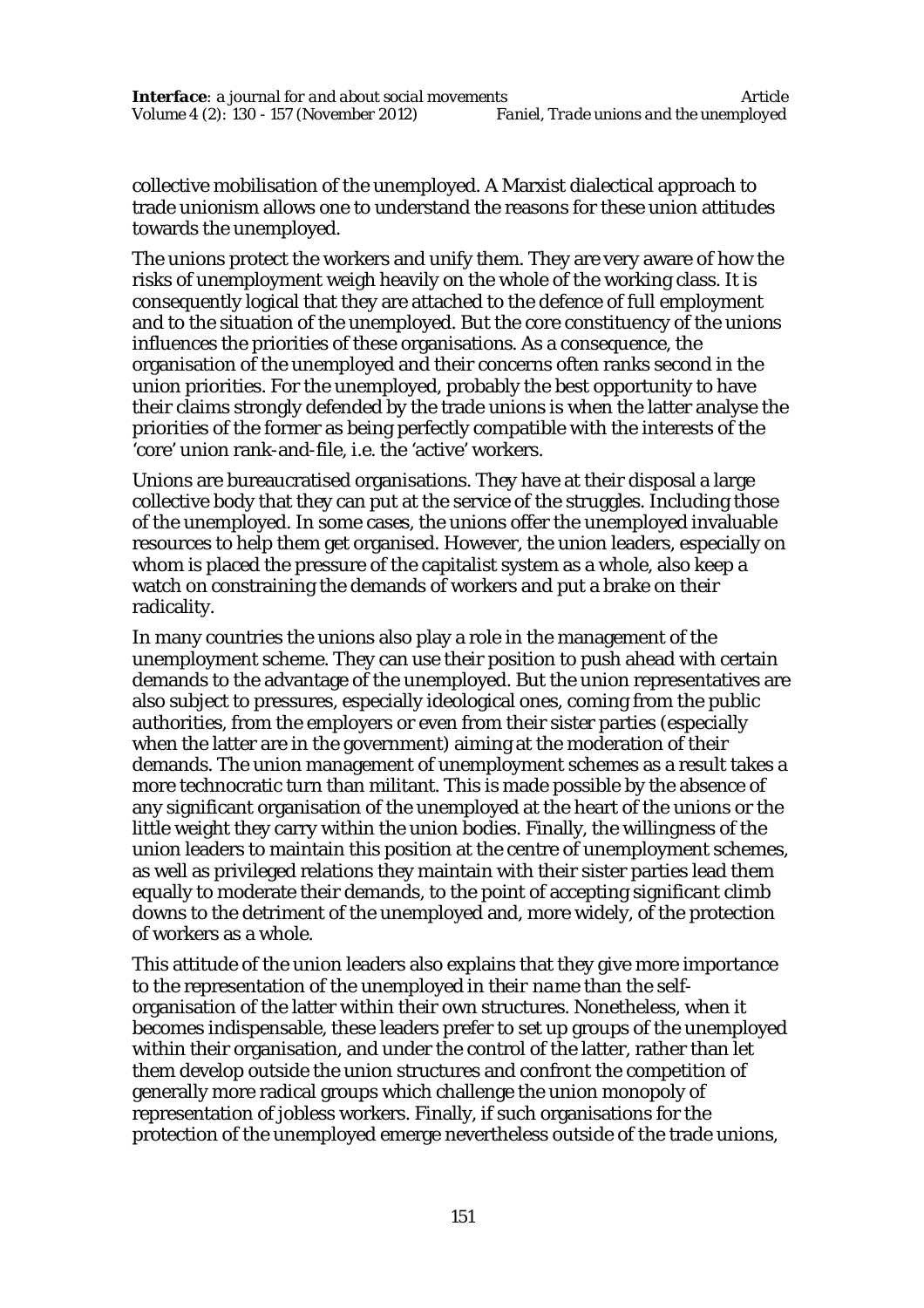the relations they maintain with the management of the latter have more the imprint of hostility or of indifference than of collaboration.

A Marxist dialectical approach to trade unionism based on the combination of the four characteristics of unions developed in this article allows one to understand the discrepancy between on the one hand the trade union reasoning and commitments in support of the protection of the working class, including the unemployed, and on the other hand the acts and strategies really implemented by the majority of Western trade unions faced with the organisation and protection of the unemployed. But all trade unions are not the same and the peculiar position of each organisation regarding each of the four characteristics produces different combinations of relationships between unions and the unemployed. People then have some room for manoeuvre inside organisations shaped by structural dynamics.

Such a perspective makes it possible to understand why the unemployed, other union rank-and-file or some union representatives try to use the force of trade unions to enlarge the defence of the unemployed and to enhance the organisation of the unemployed and the mobilisation of and on behalf of them. It also reveals the possibilities these people can lean on in order to influence the union positions in a more comprehensive and more combative way favourable to the unemployed. But such a dialectical approach exploring the tensions existing inside unions on the four issues also stresses the structural difficulties those people face when trying to modify the relationship between trade unions and the unemployed.

Finally, it would be interesting to complement this approach centred on the trade unions with works considering the viewpoints of the unemployed on the unions. Do they see such organisations as appropriate structures for their own mobilisation? What kind of trade unionism seems to offer them the best help in their struggles?

# **References**

Anderson, Perry 1967. "The Limits and Possibilities of Trade Union Action." Pp.263-280 in *The Incompatibles: Trade Union Militancy and the Consensus*, edited by Robin Blackburn and Alexander Cockburn. Harmondsworth: Penguin.

Bagguley, Paul 1991. *From Protest to Acquiescence? Political Movements of the Unemployed*. London: Macmillan.

Bagguley, Paul 1992. "Protest, acquiescence and the unemployed: a comparative analysis of the 1930s and 1980s." *British Journal of Sociology, 43 (3)*: 443-461.

Baglioni, Simone 2012. "The Mobilization of the Unemployed in Italy: The Case of Naples." Pp.131-153 in *The Mobilization of the Unemployed in Europe. From Acquiescence to Protest?*, edited by Didier Chabanet and Jean Faniel. New York: Palgrave.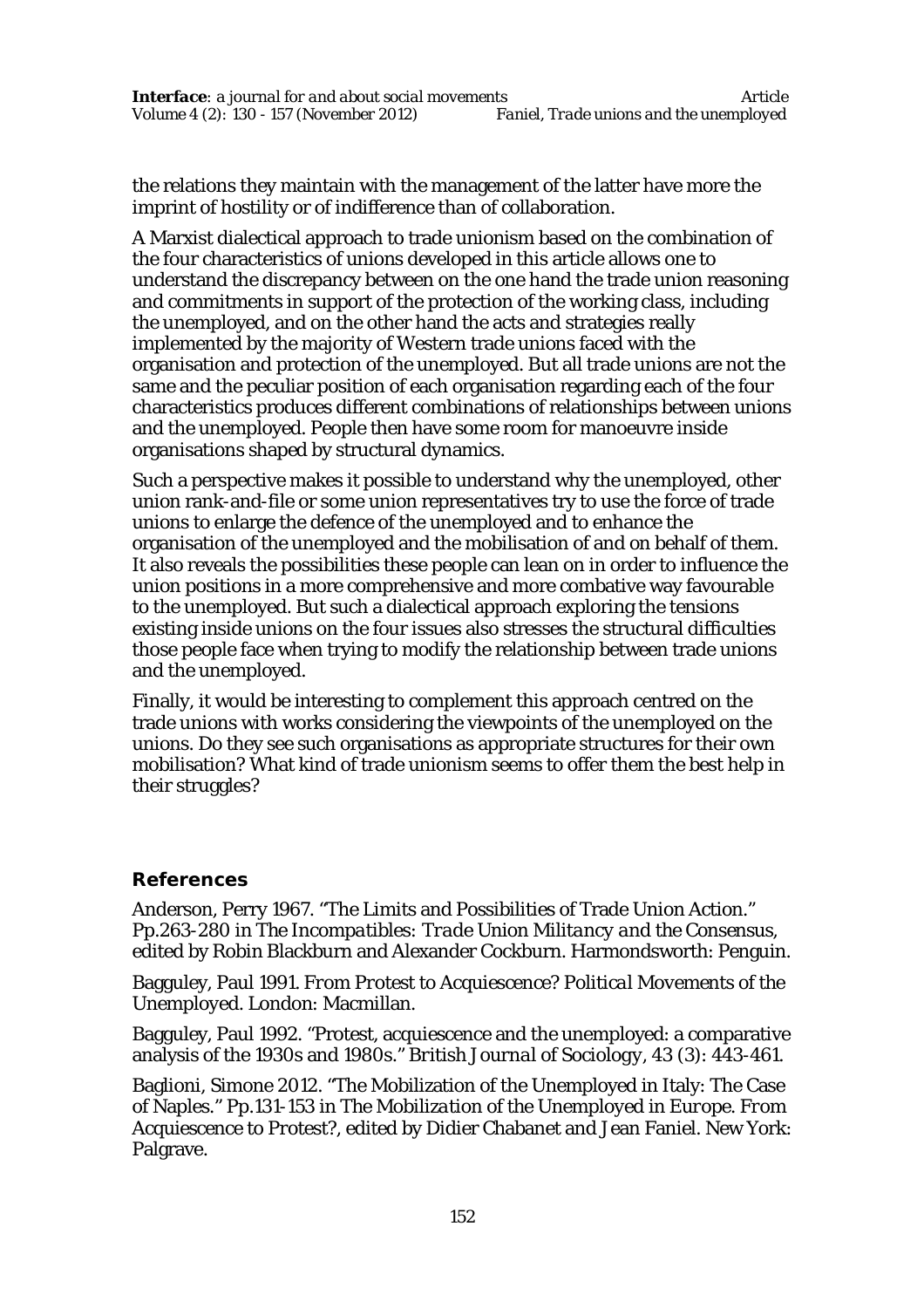Barker, Allan, Paul Lewis and Michael McCann 1984. "Trades Unions and the Organisation of the Unemployed." *British Journal of Industrial Relations, 22 (3)*: 391-404.

Baumgarten, Britta and Christian Lahusen 2012. "The Mobilization of the Unemployed in Germany (1998-2004)." Pp. 57-88 in *The Mobilization of the Unemployed in Europe. From Acquiescence to Protest?*, edited by Didier Chabanet and Jean Faniel. New York: Palgrave.

Béroud, Sophie and René Mouriaux 2001. "Approches de la bureaucratie syndicale dans les États capitalistes." *Critique communiste, 162*: 99-113.

Chabanet, Didier 2012. "The Long History of a New Cause: The Mobilization of the Unemployed in France." Pp. 29-56 in *The Mobilization of the Unemployed in Europe. From Acquiescence to Protest?*, edited by Didier Chabanet and Jean Faniel. New York: Palgrave.

Chabanet, Didier and Jean Faniel (eds) 2012. *The Mobilization of the Unemployed in Europe. From Acquiescence to Protest?* New York: Palgrave.

Cohen, Valérie forthcoming. "Agir ensemble contre le chômage: alliances problématiques et formation de collectifs." In *Mobilisations de chômeurs: problématiques d'alliances ou alliances problématiques*, edited by Didier Chabanet and Jean Faniel. Paris: L'Harmattan.

Crouch, Colin 1982. *Trade Unions: the Logic of Collective Action*. London: Fontana.

Croucher, Richard 1987. *We Refuse to Starve in Silence: A History of the National Unemployed Workers' Movement 1920-46*. London: Lawrence and Wishart.

Croucher, Richard et al. 2008. "The History of Unemployed Movements." *Labour History Review, 73 (1)*: 1-185.

Demazière, Didier and Maria-Teresa Pignoni 1998. *Chômeurs: du silence à la révolte*. Paris: Hachette.

Engels, Friedrich 1845. *The Condition of the Working Class in England*. New York: John W. Lovell (1887).

Engels, Friedrich 1881. "A Fair Day's Wages for a Fair Day's Work." *The Labour Standard, 1*.

Engels, Friedrich 1892. *Preface to the Second German Edition of The Condition of the Working Class in England*. Marx & Engels Collected Works, 27.

Erd, Rainer and Christoph Scherrer 1985. "Unions–Caught between Structural Competition and Temporary Solidarity: A Critique of Contemporary Marxist Analysis of Trade Unions in Germany." *British Journal of Industrial Relations, 23 (1)*: 115-131.

Faniel, Jean 2006. "L'organisation des chômeurs dans les syndicats." *Courrier hebdomadaire, 1929-1930.*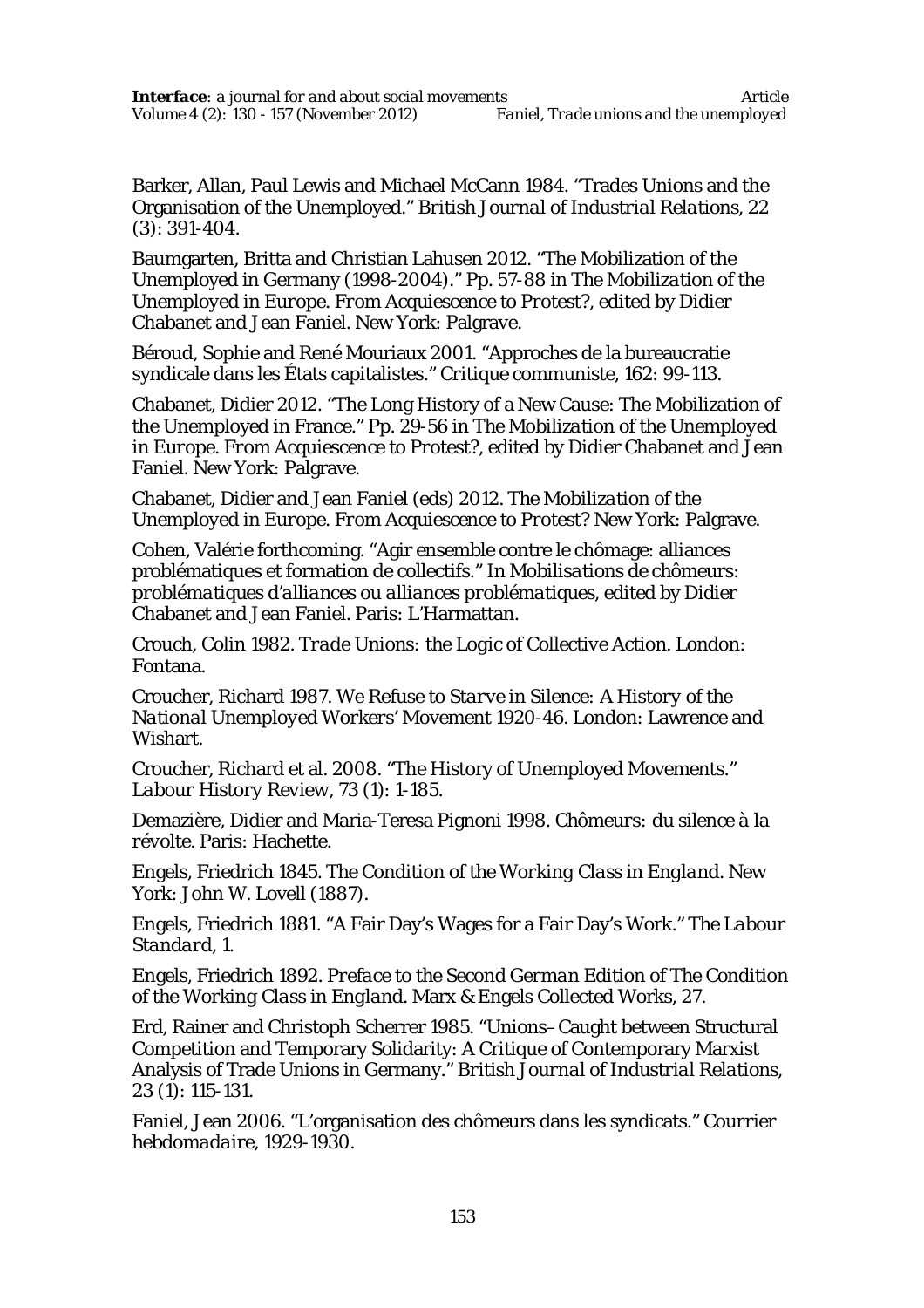Faniel, Jean 2009. "Belgian Trade Unions, the Unemployed and the Growth of Unemployment". Pp. 101-115 in *The Politics of Unemployment in Europe: Policy Responses and Collective Action*, edited by Marco Giugni. Farnham: Ashgate.

Flanagan, Richard 1991. *Parish-Fed Bastards: A History of the Politics of the Unemployed in Britain, 1884-1939*. Abingdon: Greenwood Press.

Folsom, Franklin 1991. *Impatient Armies of the Poor. The Story of Collective Action of the Unemployed 1808-1942*. Niwot: UP of Colorado.

Forrester, Keith and Kevin Ward 1986. "Organizing the Unemployed? The TUC and the Unemployed Workers Centres." *Industrial Relations Journal, 17 (1)*: 46-56.

Forrester, Keith and Kevin Ward 1990. "Trade Union Services for the Unemployed: The Unemployed Workers' Centres." *British Journal of Industrial Relations, 28 (3)*: 387-395.

Gagnon, Mona-Josée 2003. "Syndicalisme et classe ouvrière. Histoire et évolution d'un malentendu." *Lien social et Politiques – RIAC, 49*: 15-33.

Gramsci, Antonio 1977. *Selections from the Political Writings 1910-1920*. London: Lawrence & Wishart.

Hyman, Richard 1971. *Marxism and the Sociology of Trade Unionism*. London: Pluto Press.

Hyman, Richard 1975. *Industrial Relations: A Marxist Introduction*. London: Macmillan.

Hyman, Richard 1979. "La théorie des relations industrielles: une analyse matérialiste." *Sociologie du Travail, 4*: 418-438.

Hyman, Richard 1989. *The Political Economy of Industrial Relations. Theory and Practice in a Cold Climate*. London: Macmillan.

Hyman, Richard 1997. "La géométrie du syndicalisme. Une analyse comparative des identités et des idéologies." *Relations industrielles-Industrial Relations, 52 (1)*: 7-37.

Hyman, Richard 1998. "La représentation syndicale des intérêts dans une Europe en mutation." *Sociologie du travail, 2*: 129-149.

Hyman, Richard 2001. *Understanding European Trade Unionism. Between Market, Class and Society*. London: Sage.

Hyman, Richard and R.H. Fryer 1975. "Trade Unions: Sociology and Political Economy." In *Processing People: Cases in Organizational Behaviour*, edited by John B. McKinlay. London: Holt, Rinehart & Winston. Republished pp. 152-174 in *Trade Unions under Capitalism*, edited by Tom Clarke and Laurie Clements. London: Fontana (1977).

Jolivet, Annie and Timothée Mantz 2010. "Sweden. Far-reaching reforms to the unemployment insurance system since 2007." Pp. 135-153 in *Unemployment*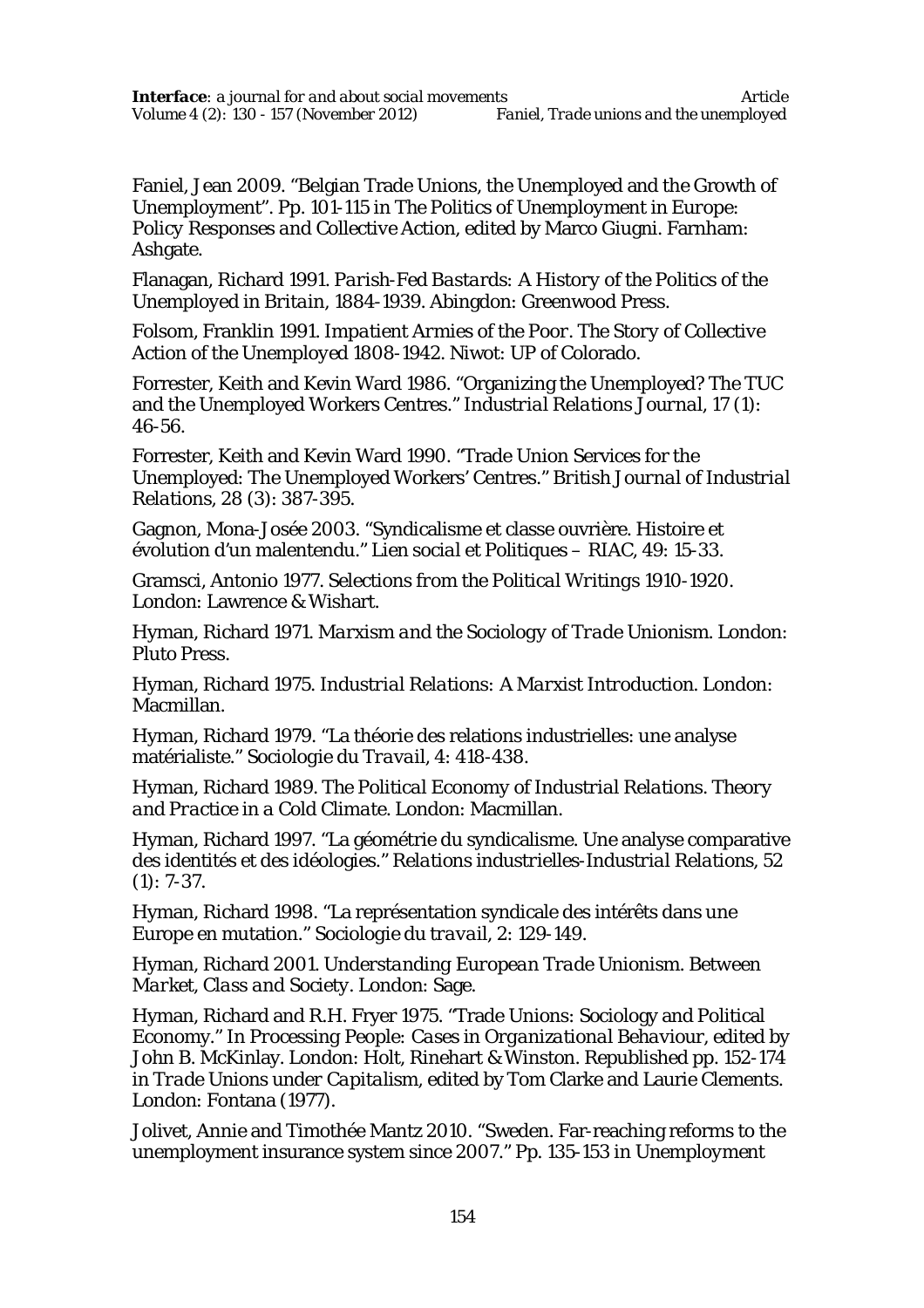*benefit system in Europe and North America: reforms and crisis*, edited by Florence Lefresne. Brussels: IRES/ ETUI.

Kelly, John 1988. *Trade Unions and Socialist Politics*. London: Verso.

Lenin 1902. *What Is To Be Done?* Collected Works, 5.

Lenin 1915. *The Collapse of the Second International*. Collected Works, 21.

Lenin 1916. *Imperialism, the Highest Stage of Capitalism*. Collected Works, 22.

Lewis, Paul 1989. "The unemployed and trade union membership." *Industrial Relations Journal, 20 (4)*: 271-279.

Lewis, Paul 1990. *Trade Union Policy and the Unemployed*. Aldershot: Avebury.

Liebman, Marcel 1983. "Marxiste, malgré tout." *Cahiers marxistes, 114*: 58-65.

Linders, Annulla and Marina Kalander 2007. "The Construction and Mobilization of Unemployed Interests: The Case of Sweden in the 1990s." *Qualitative Sociology, 30 (4)*: 417-437.

Linders, Annulla and Marina Kalander 2010. "A Precarious Balance of Interests: Unions and the Unemployed in Europe." Pp. 97-126 in *The Contentious Politics of Unemployment in Europe*, edited by Mario Giugni. New York: Palgrave.

Luxemburg, Rosa 1906. *The Mass Strike, the Political Party and the Trade Unions*. Detroit: Marxist Educational Society (1925).

Mandel, Ernest 1978. *De la bureaucratie*. Montreuil: La Brèche.

Marx, Karl 1847a. *The Poverty of Philosophy*. Progress Publishers (1955).

Marx, Karl 1847b. *Wages*. Marx & Engels Collected Works, 6.

Marx, Karl 1865. *Value, Price and Profit*. Marx & Engels Collected Works, 20.

Marx, Karl 1866. *The International Workingmen's Association. The Different Questions*. Marx & Engels Collected Works, 20.

Marx, Karl 1867. *Das Kapital*. Marx & Engels Collected Works, 35.

Maurer, Sophie and Emmanuel Pierru 2001. "Le mouvement des chômeurs de l'hiver 1997-1998: Retour sur un 'miracle social'." *Revue française de science politique, 51 (3)*: 371-407.

Michels, Robert 1911. *Political Parties: A Sociological Study of the Oligarchical Tendencies of Modern Democracy*. London: Jarrod (1915).

Mills, Charles Wright 1948. *The New Men of Power: America's Labor Leaders*. New York: Harcourt, Brace & Co.

Mouriaux, René 1985. *Syndicalisme et politique*. Paris: Éditions ouvrières.

Ness, Immanuel 1998. *Trade Unions and the Betrayal of the Unemployed: Labor Conflicts during the 1990s*. New York: Garland Publishing.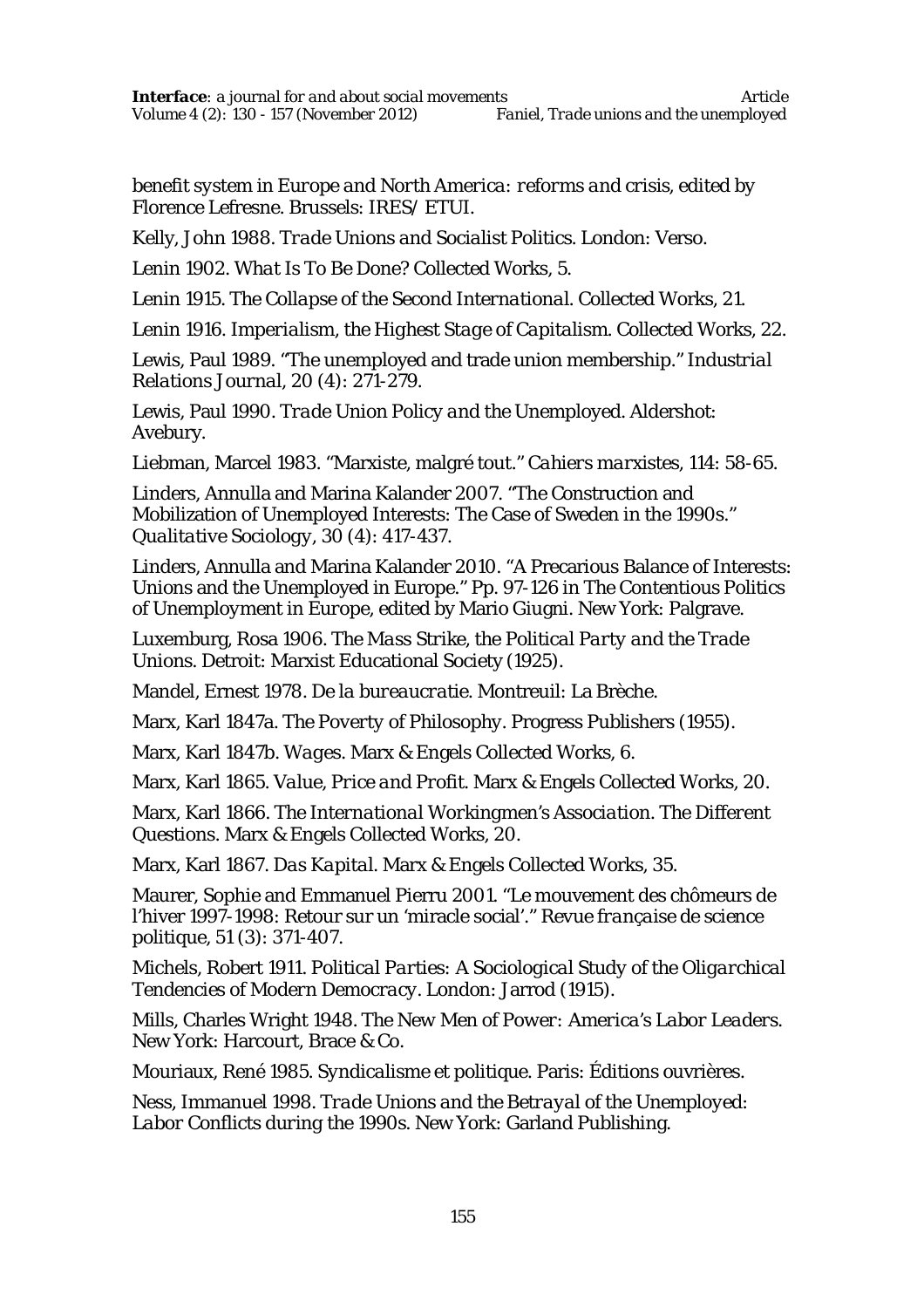Ollman, Bertell 2005. *La dialectique mise en œuvre. Le processus d'abstraction dans la méthode de Marx*. Paris: Syllepse.

Olson, Mancur 1965. *The Logic of Collective Action*. Cambridge: Harvard UP.

Perry, Matt and Matthias Reiss (eds) 2011. *Unemployment and Protest: New Perspectives on Two Centuries of Contention*. Oxford: OUP.

Reiss, Matthias 2008. "Circulars, Surveys and Support: Trades Councils and the Marches of 1936." *Labour History Review, 73 (1)*: 89-112.

Richards, Andrew 2000. "Trade Unionism and the Unemployed in the European Union." *La Lettre de la Maison française d'Oxford, 12*: 153-181.

Richards, Andrew 2002. *Mobilizing the Powerless: Collective Protest Action of the Unemployed in the Interwar Period*. Madrid: Estudios Working Papers, 175.

Robert, Jean-Louis, Friedhelm Boll and Antoine Prost (dir.) 1997. *L'invention des syndicalismes. Le syndicalisme en Europe occidentale à la fin du XIX<sup>e</sup> siècle*. Paris: Publications de la Sorbonne.

Rosanvallon, Pierre 1988. *La question syndicale*. Paris: Calmann-Lévy.

Rothstein, Bo 1990. "Marxism, Institutional Analysis, and Working-Class Power: The Swedish Case." *Politics & Society, 18 (3)*: 317-345.

Royall, Frédéric 1997. "Problems of collective action for associations of the unemployed in France and Ireland." Pp. 146-162 in *The Political Context of Collective Action. Power, Argumentation and Democracy*, edited by Ricca Edmondson. London: Routledge.

Royall, Frédéric 1998. "Le mouvement des chômeurs en France de l'hiver 1997- 1998." *Modern & Contemporary France, 6 (3)*: 351-365.

Scruggs, Lyle 2002. "The Ghent System and Union Membership in Europe, 1970-1996." *Political Research Quarterly, 55 (2)*: 275-297.

Taylor, Andrew J. 1989. *Trade Unions and Politics: A comparative introduction*. London: Macmillan.

Touraine, Alain 1966. *La conscience ouvrière*. Paris: Seuil.

Touraine, Alain, Michel Wieviorka and François Dubet 1984. *Le mouvement ouvrier*. Paris: Fayard.

Trotsky, Leon 1969. *On the Trade Unions*. New York: Merit Publishers.

Valenzuela, J. Samuel 1992. "Labour Movements and Political Systems: Some Variations." Pp. 53-101 in *The Future of Labour Movements*, edited by Marino Regini. London: Sage.

Vandaele, Kurt 2006. "A report from the homeland of the Ghent system: the relationship between unemployment and trade union membership in Belgium." *Transfer, 12 (4)*: 647-657.